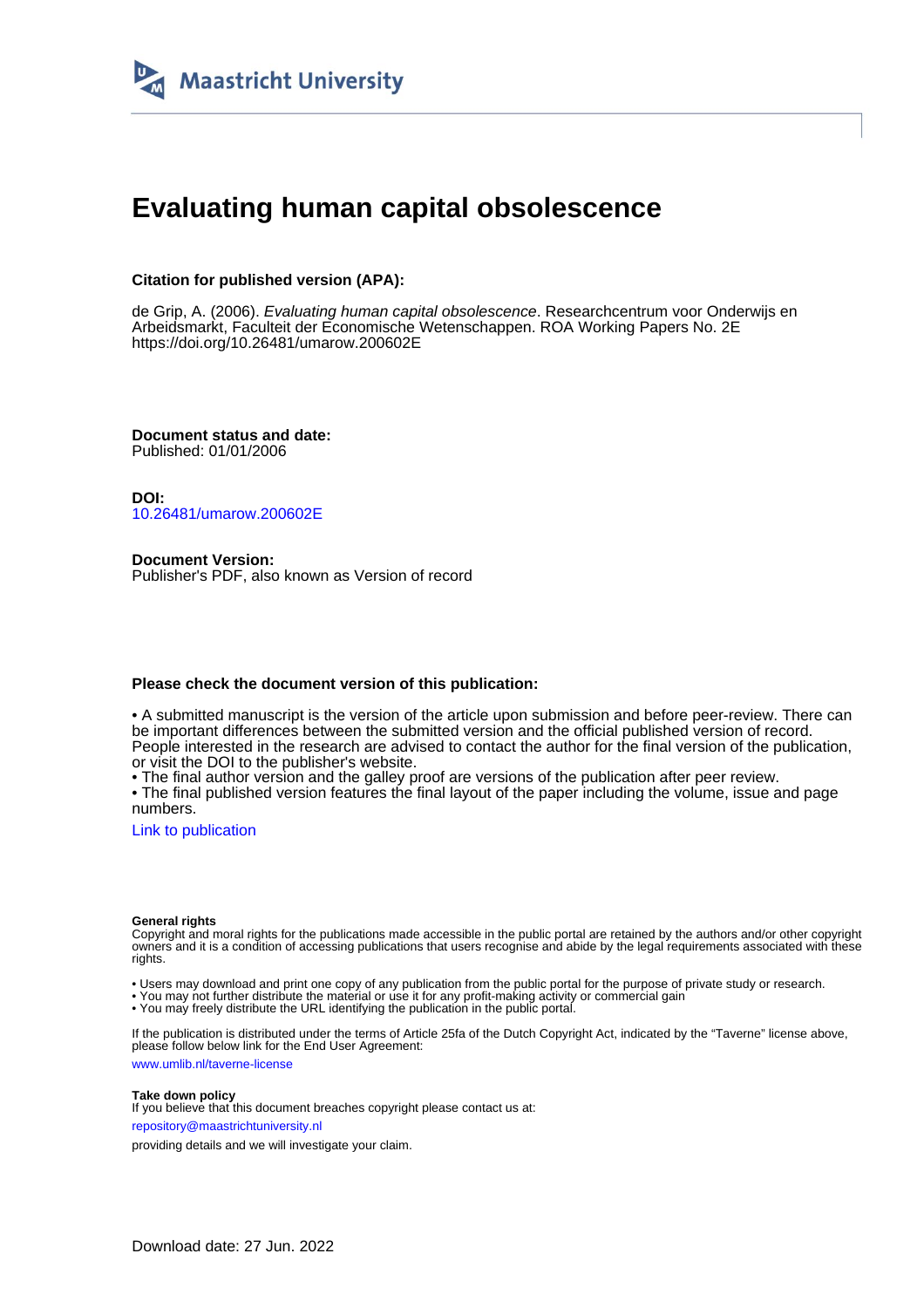## **Evaluating Human Capital Obsolescence**

ROA-W-2006/2E

Andries de Grip

This paper was funded by the EC and commissioned by the OECD, and presented at the joint EC-OECD Seminar on Human Capital and Labour Market Performance, Brussels, December 8, 2004.

### **Research Centre for Education and the Labour Market**

Faculty of Economics and Business Administration Maastricht University

Maastricht, January 2006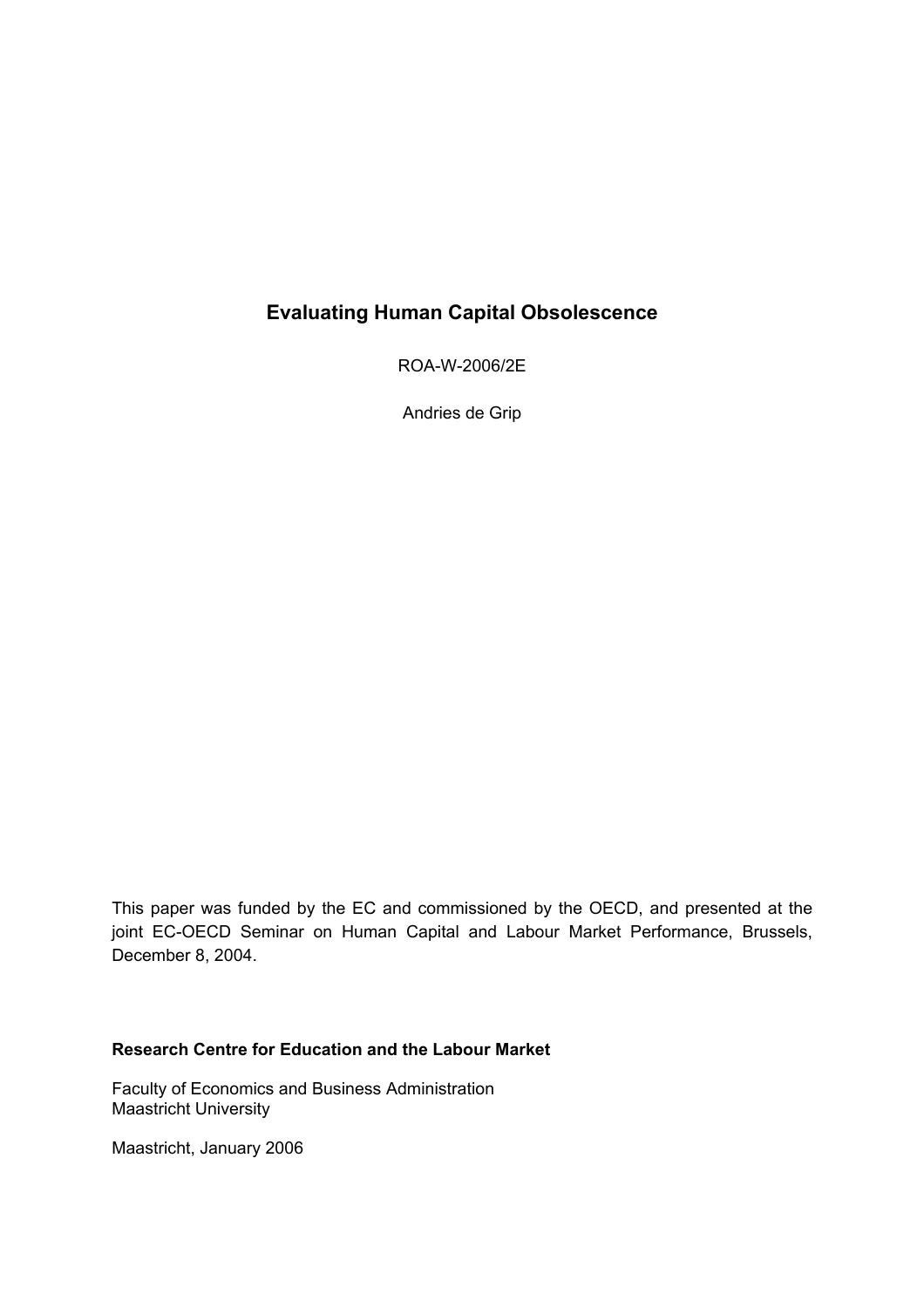**ISBN-10: 90-5321-430-5 ISBN-13: 978-5321-430-5**  Sec06.014.doc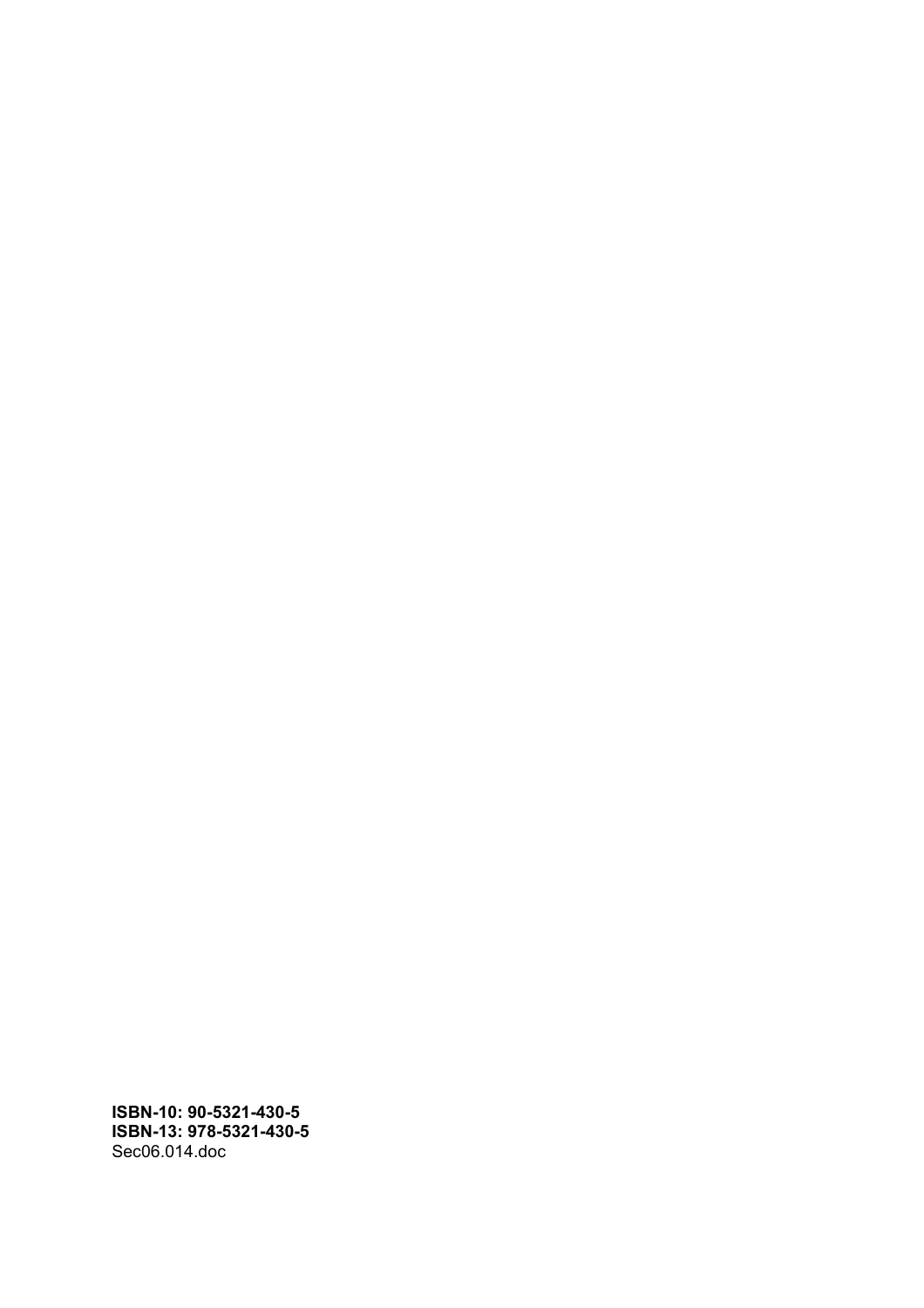## **Contents**

|                | <b>Executive summary</b>                                                                          | j                         |
|----------------|---------------------------------------------------------------------------------------------------|---------------------------|
| $\mathbf 1$    | Introduction                                                                                      | $\mathbf{1}$              |
| $\overline{2}$ | Causes of obsolescence of human capital                                                           | 3                         |
| 3              | Measurement of human capital obsolescence                                                         | 5                         |
| 4              | Evidence of human capital obsolescence<br>4.1 Technical obsolescence<br>4.2 Economic obsolescence | $\overline{7}$<br>8<br>10 |
| 5              | Sectors of industry with highest risks of human capital obsolescence                              | 14                        |
| 6              | Life-long learning                                                                                | 18                        |
| $\overline{7}$ | Training participation and risks of human capital obsolescence in the Netherlands                 | 20                        |
| 8              | Conclusions and policy implications                                                               | 22                        |
|                | References                                                                                        | 24                        |

Page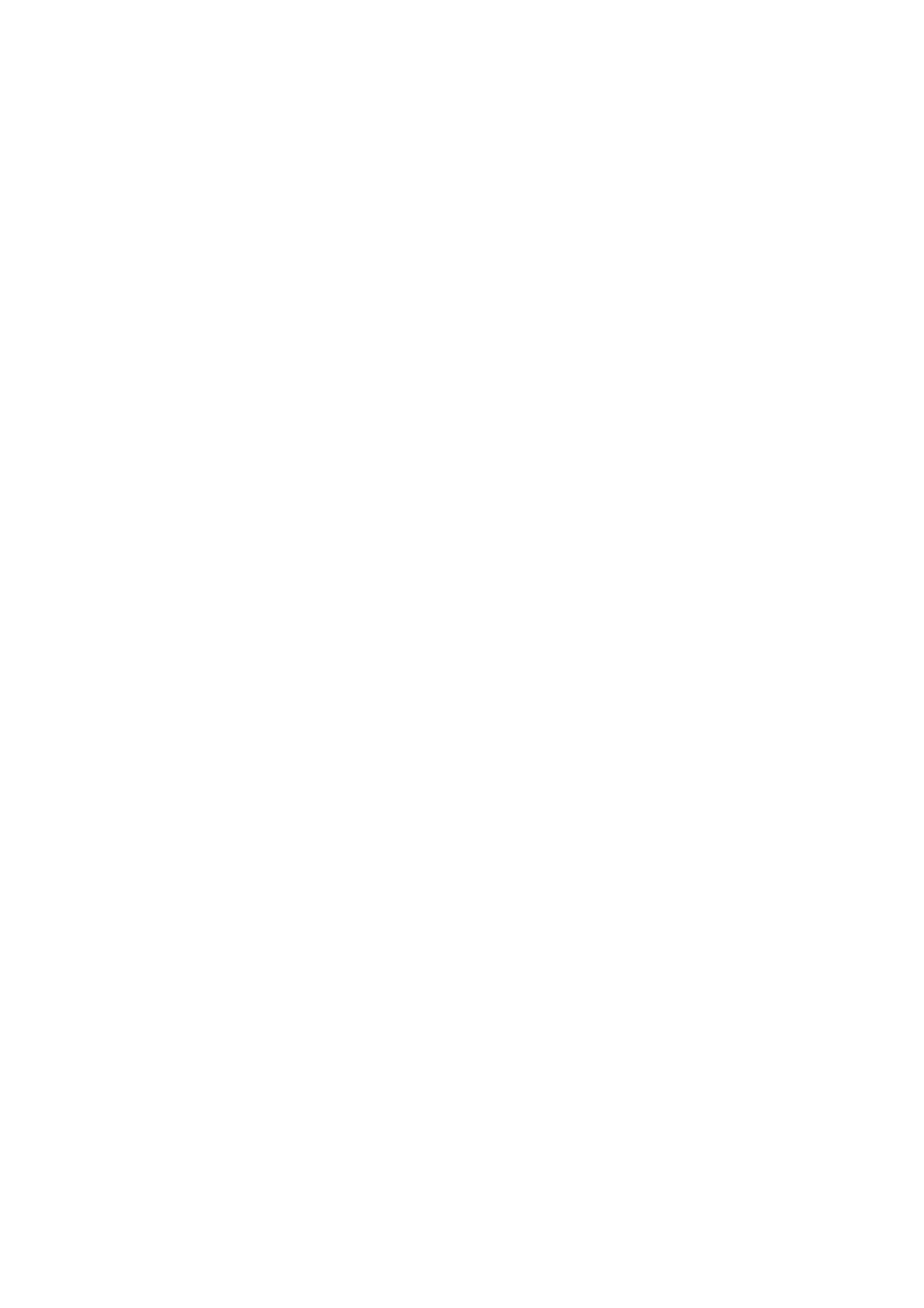## **Executive summary**

Obsolescence of human capital belongs to the heart of the economic challenge the Western economies face: to realize the transformation towards a knowledge-based society by means of lifelong learning. This holds the more for the EU Member States with their greying working populations and their need to increase labour market participation.

First a typology of the various possible causes of human capital obsolescence is given. Starting point is the distinction between the *technical obsolescence* that refers to the fact that workers for some reason may lose skills they had before, and *economic obsolescence* that affects the *value* of workers' human capital. Building on this, we distinguish five different kind of human capital obsolescence:

- the *wear of skills* due to aging, or illness that may be related to working conditions;
- the *atrophy of skills* due to insufficient use;
- *job-specific obsolescence* due to technological and organizational change;
- *sector-specific obsolescence* due to shifts in employment;
- *firm-specific skills obsolescence* due to displacement.

Then the different ways in which the obsolescence of human capital is measured are discussed: (1) objective method: testing; (2) subjective method: asking workers or their employers; (3) workers' wages; (4) the probability to lose employment. All four measures have their restrictions. The last two *indirect methods* have the advantage that they measure the labour market effects of skills obsolescence that are the main concern on human capital obsolescence in a knowledge economy: a lower productivity and a lower labour market participation. Although the labour market exit of workers that face skills obsolescence will be highly related to the benefits of early pensioning schemes and social security schemes on disablement, using this measure of skill obsolescence has the advantage that it measures the effects of skill obsolescence in the context of the prevailing labour market institutions, indicating that a worker's productivity in the labour market does no longer outweigh the benefits of not participating in the labour market.

Several studies indicate that all kinds of human capital obsolescence occur in practice. However, due to the limitations in the measurement of skill obsolescence, the results found can often be related to alternative explanations. However, among others it is interesting that some studies found that technological and organizational change decreases early exit from the labour market, as these workers continuously invest in lifelong learning.

Employers as well as workers may have less incentives to invest in training when workers face a wear of their skills due to heavy working conditions or substantial shifts in the sector structure of employment, because financial incentives to invest in retraining for a job in another sector of industry are often lacking.

Given the relevance of the topic, the literature on human capital obsolescence is remarkably limited. Obviously, this is due to the poor availability of adequate longitudinal data. More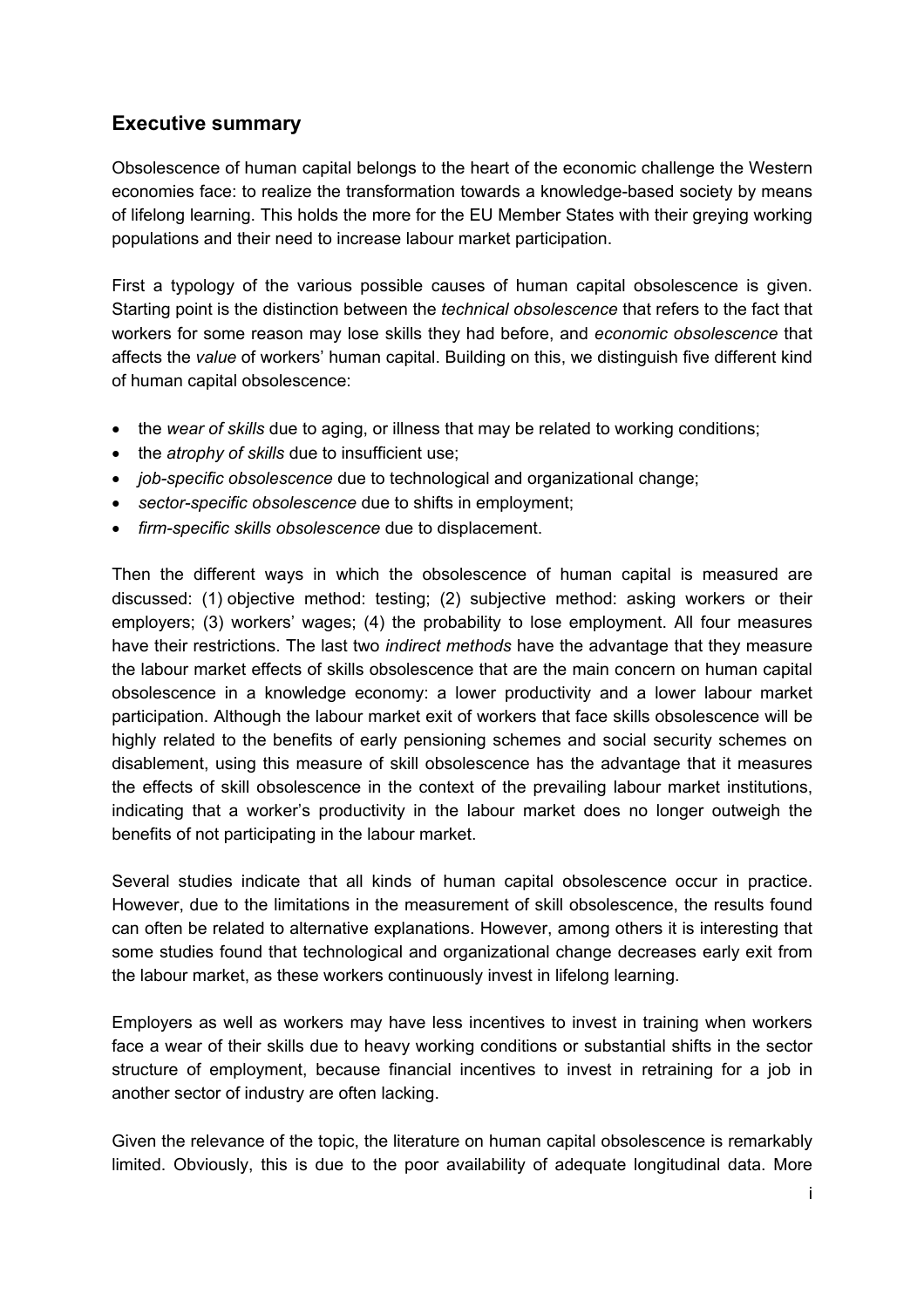investments must be made in developing the statistics on the skills demanded in the labour market, the potential risks of human capital obsolescence, and the acquisition and deterioration of the human capital of the potential working population. This will contribute to the transparency of the labour market dynamics that may cause human capital obsolescence. At the moment not only governments are badly informed on the costs and benefits of life-long learning, also individuals often lack the information on the risks on human capital obsolescence they run in the various occupational fields and sectors of industry and the ways in which they can anticipate or react to these risks.

Furthermore, public policy in the field of working conditions and social security should be related to public policy in the field of education, career development and continuous vocational training. In a similar way public policy should take account of the interaction between human capital obsolescence and the labour market institutions related to the various routes of labour market exit. Although the 'Lisbon agenda' of the European Council offers a good framework for an integrated view on these different policy fields, there is still a long way to go.

Moreover, major decisions must be taken on the responsibilities of firms, individual workers and the government for the maintenance of human capital in relation to the potential risks of human capital obsolescence. Particularly for individual workers who are often challenged to stay 'employable' in the labour market, a consistent demarcation of their responsibilities for life-long learning is lacking, and proper incentives and financial facilities are missing.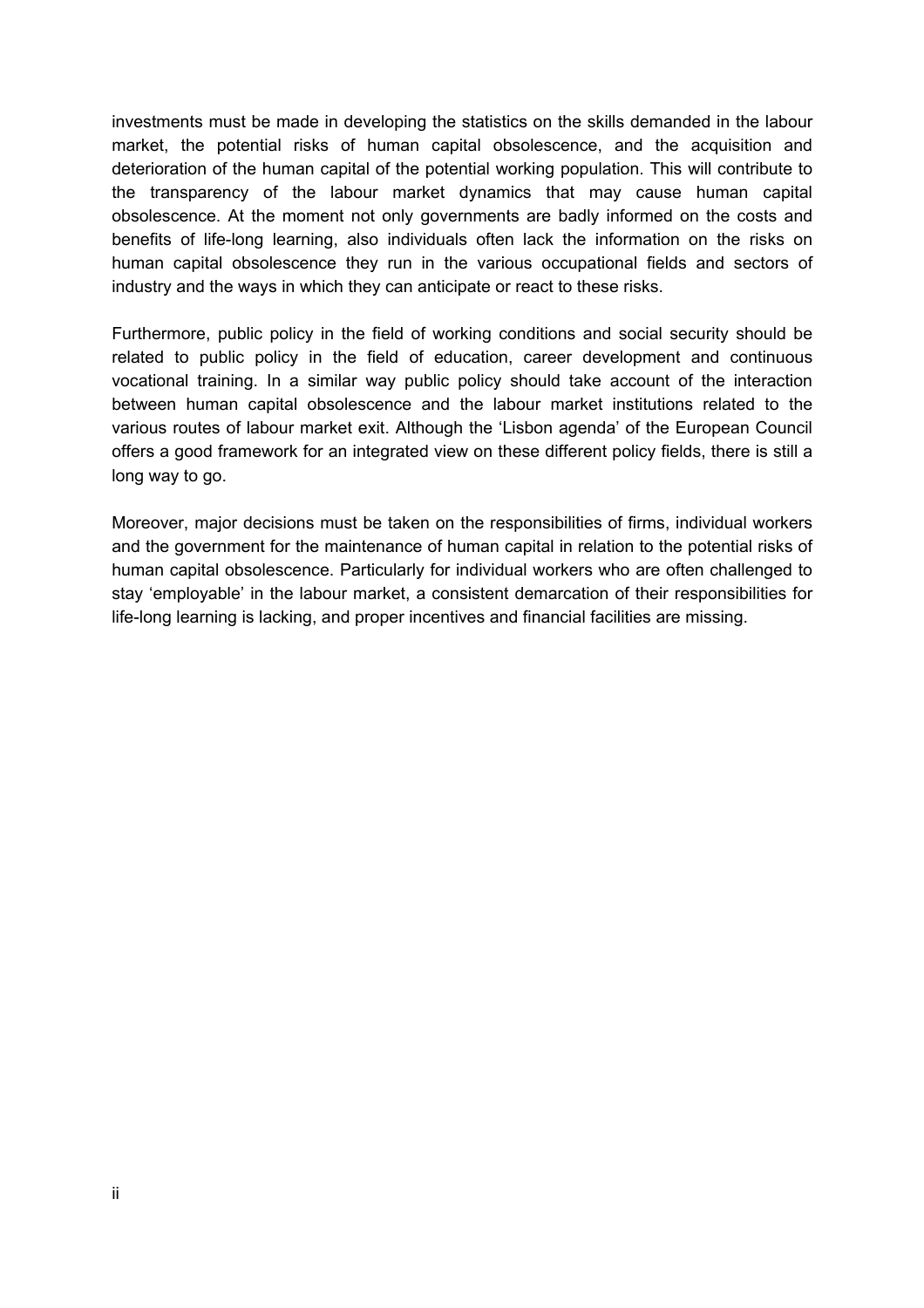## **1 Introduction**

Human resources are playing a central role in the knowledge economy that emerged in the Western world as the human capital embodied in both high-tech capital goods and the working population is a main determinant of the performance of individuals, organizations and national economies. Human resources stimulate technological change, whereas technological change stimulates the use of human resources. First, human capital is an important input factor in research & development, which is in particular emphasized by endogeneous growth theory (*e.g.* Romer, 1990). This is called the research effect of human capital (Cörvers, 1999). Second, high-skilled workers are of crucial importance for the diffusion of new technologies in the various sectors of the economy (Bartel & Lichtenberg, 1987). This is the diffusion effect of human capital.

Driven by the rapid developments in information and communication technology, technological developments increase the complexity of jobs in almost all sectors of the economy. In public policy the upgrading of skills demanded in the labour market is broadly recognized. The 'White Paper' on Growth, Competitiveness, Employment of the European Commission (1993) argues that a highly skilled labour force in the European Union is required to catch up in the technological race with other developed countries. The Lisbon 2000 strategic target of the European Council (2000) that Europe should "become the most competitive and dynamic knowledge-based society of the world" in 2010 emphasizes the importance of a highly skilled labour force for the competitive power of national economies.

Economic theory particularly focused on the causes of the upgrading process in the labour market in the 'trade versus technology' debate. Whereas *e.g.* Wood (1994) states that international specialisation is the driving force behind the increasing skill intensity of the economies in the Western world, many other authors see technological developments and in particular the diffusion of information technology as the main determinant of the increasing skill intensity (*e.g.* Autor, Katz & Krueger, 1998 and Machin & Van Reenen, 1998). Moreover, some authors argue that it is not merely the introduction of information technology that induces skill-biased technological change, but the combination of three related innovations: (1) information technology, complementary workplace reorganization and (3) the introduction of new products and services (*cf.* Caroli & Van Reenen, 2001; Bresnahan *et al.*, 2002).

Apart from the upgrading effect of the skill level demanded in the labour market, there can also be shifts in the type of skills demanded. This shift in the type of skills demanded in the labour market might be related to the shift in the occupational structure of employment. However, while occupational titles may remain steady the content of each occupation may alter, leading to changes in the skills required for an adequate performance in the job. Green *et al.* (2000) find that in particular problem-solving skills, communication and social skills and computing skills are becoming increasingly important in many jobs, whereas the market price of manual skills declines. These shifts in the skills demanded in many jobs can be related to the organizational changes that accompany the diffusion of ICT." Autor, Katz & Krueger (1998) suggest that this in particular holds for the increasing demand for workers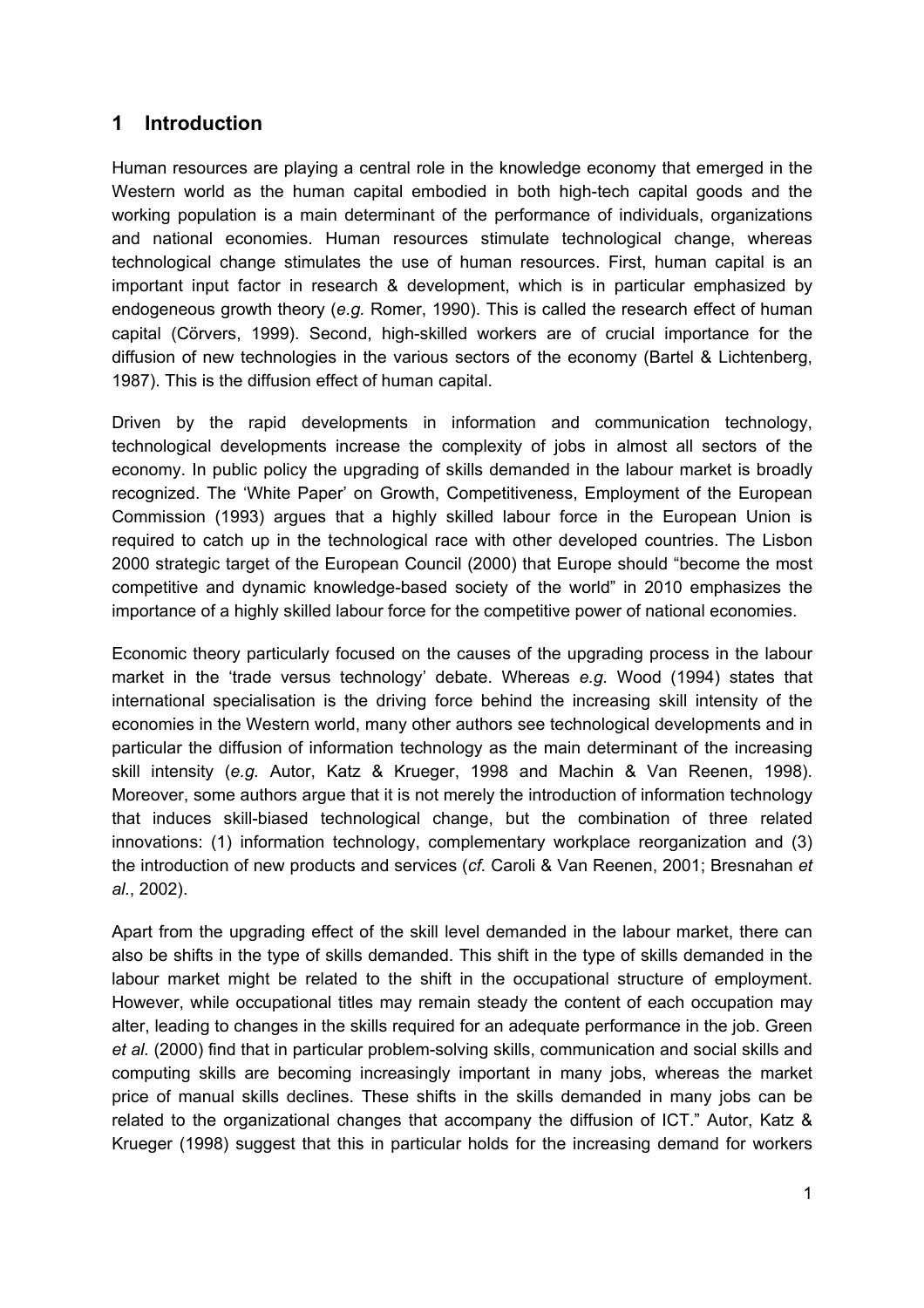with both cognitive and relational skills, whereas Lindbeck & Snower (2000) argue that in particular the shift from intensely specialized mass production towards modes of production that focus on tailor-made products requires more flexible and multi-skilled workers. Borghans & Ter Weel (2003) found that the diffusion of ICT remarkably did not increase the value of workers' computer skills. Instead the diffusion of personal computers in the workplace increased the demand for general analytical skills.

#### *Obsolescence of human capital*

Both the upgrading of the skill level and the shifts in the type of skills demanded may deteriorate the skills workers acquired in the past. This refers to the notion of the *half-life* of a worker's human capital. This half-life of a worker's human capital can be described as "the time after completion of professional training when, because of new developments, practicing professionals have become roughly half as competent as they were upon graduation to meet the demands of their profession" (Dubin, 1972). However, the measurement of the obsolescence of human capital is far from straightforward and ranges from subjective judgements to more direct measurements of productivity (De Grip & Van Loo, 2002).

Obsolescence of human capital probably belongs to the heart of the economic challenge the western economies face: to realize the transformation towards a knowledge-based society by means of lifelong learning. This holds the more for the EU Member States with their greying working populations. Particular for older workers whose skills are related to less recent vintages of human capital it is difficult to remain in the labour market. Moreover, older workers who face skill obsolescence may be reluctant to re-invest in their human capital, since the period over which they can amortize their training investment is shorter. With respect to the labour market participation of older workers the European Council has set itself two objectives for the Lisbon target year 2010:

- at least half of the population in the 55-64 age group should be employed;
- a five-year delay in the average age at which people withdraw from the labour market. (European Commission, 2003).

In this paper I will first discuss a typology of the various possible causes of human capital obsolescence (section 2). Then I will discuss the different ways in which the obsolescence of human capital can be measured (section 3). In section 4 I will discuss the evidence on skills obsolescence that exists in the literature. This literature review will be framed into the typology presented in section 2 and also be related to the different ways in which skill obsolescence can be measured. To give some indication to what extent the workers in the various sectors of industry might face skill obsolescence, I will present some empirical indicators of the potential risks of human capital obsolescence for the workers in the various sectors of industry in the Netherlands in section 5. In section 6 I first discuss what kinds of learning or training activities could be remedies for the different kinds of human capital obsolescence, that were distinguished in section 2. In section 7 I will present some empirical evidence on training participation in the various sectors of industry in the Netherlands. Then I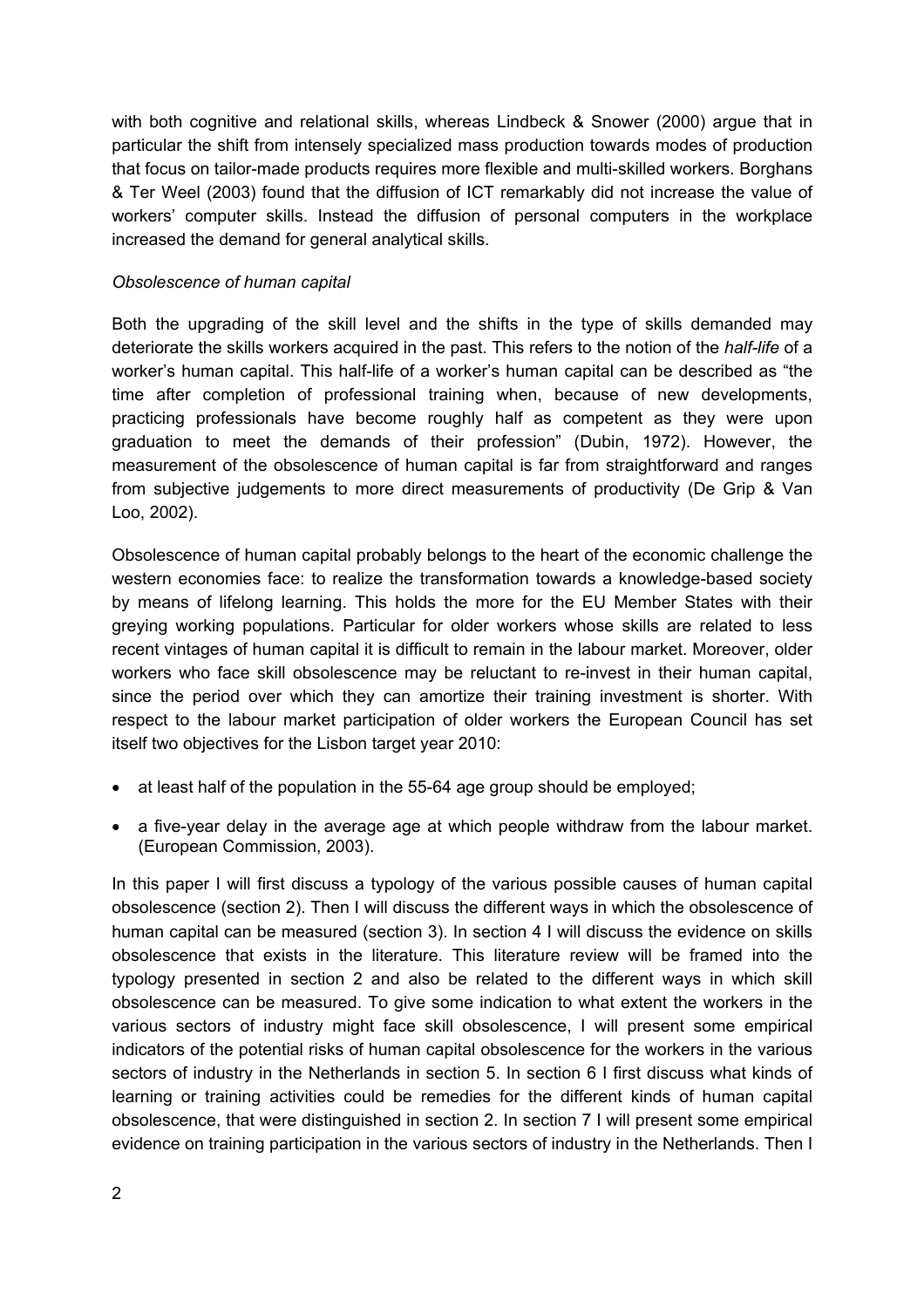will discuss the training participation in the various sectors of industry in relation to the specific potential risks of human capital obsolescence in each sector. Moreover, the training participation of older workers will be briefly discussed In section 8, I will conclude and discuss some policy issues.

### **2 Causes of obsolescence of human capital**

It is important to distinguish between two different kinds of obsolescence of human capital, analogously to economic theory on the depreciation of physical capital: technical and economic obsolescence of human capital. *Technical obsolescence of human capital* affects the skills of a worker and refers to:

- 1. the wear of skills due to the natural aging process, injuries or illness, which may be related to the working conditions in a particular occupation or sector of industry, or
- 2. the atrophy of skills due to unemployment, career interruptions or as a result of specialisation. *Economic obsolescence of human capital* affects the value of the human capital of workers and is caused by changes in the job or work environment. These changes in job content are usually related to technological and organizational change.

#### *Table 1*

Typology of the various kinds of human capital obsolescence

| Type of skills obsolescence               | Depreciation of human capital by:                                              |
|-------------------------------------------|--------------------------------------------------------------------------------|
| Technical human capital obsolescence      |                                                                                |
| - Wear<br>- Atrophy                       | Natural ageing process, illness, or injury<br>No or insufficient use of skills |
| Economic human capital obsolescence       |                                                                                |
| - Job-specific human capital obsolescence | New skill requirements due to technological and<br>organizational developments |
| - Sector-specific skills obsolescence     | Shrinking employment in occupation or economic<br>sector                       |
| - Firm-specific skills obsolescence       | Displacement in sectors with stable employment                                 |

It is obvious that greying knowledge economies have to face both kinds of obsolescence of human capital. This addresses the need for lifelong learning in order to maintain the employability of the working population in the western economies. By studying human capital obsolescence from the broader perspective of both technical and economic skills obsolescence, an integrated framework is given for firms' human resource policies as well as public policies that aim to increase the participation and productivity of the potential labour force.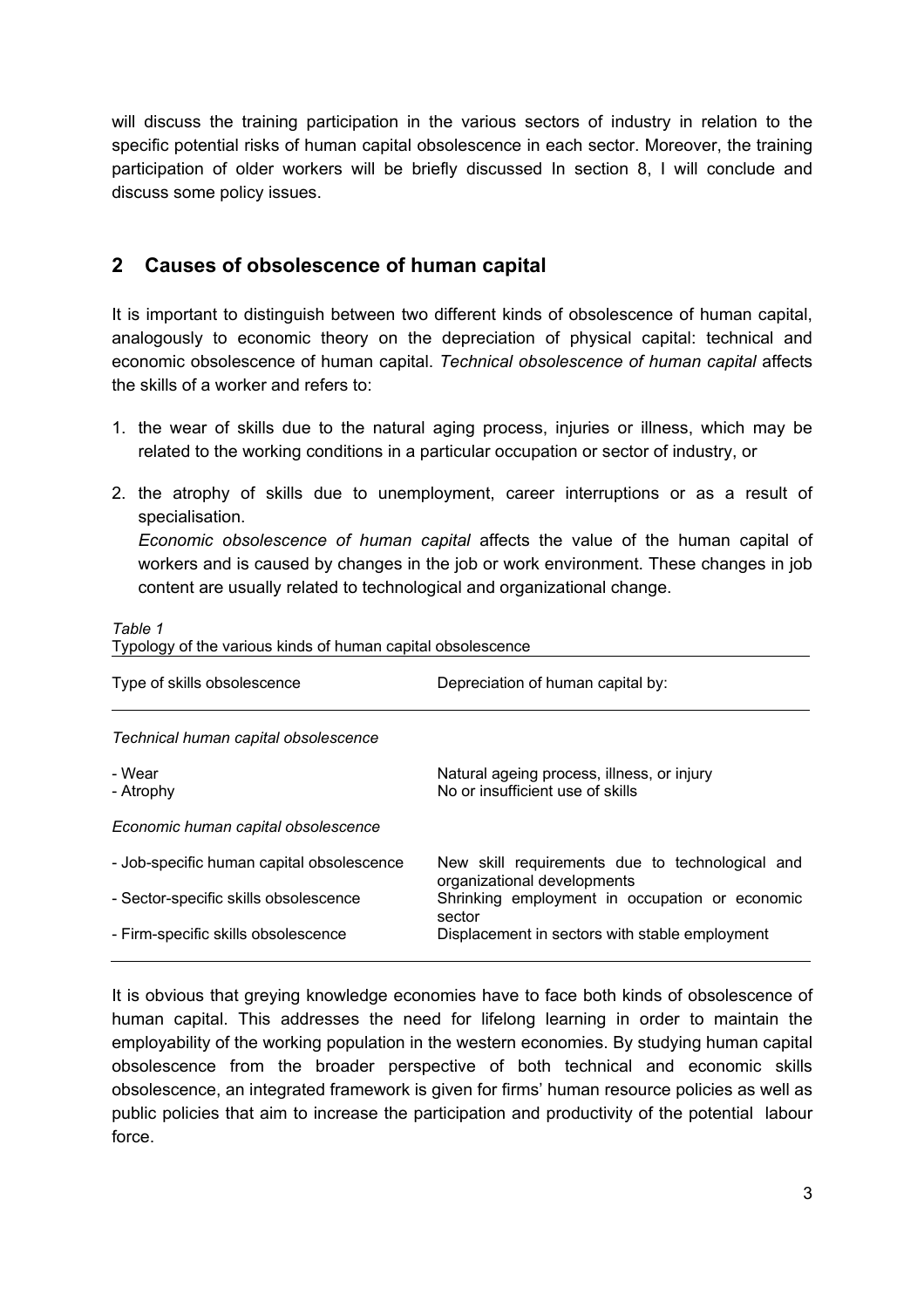Building on this distinction between technical and economic obsolescence of human capital, De Grip, Van Smoorenburg & Borghans (1997) developed a typology of five different types of human capital obsolescence related to the *cause* of the obsolescence (see table 1).

#### *Technical human capital obsolescence*

Firstly, the depreciation of human capital may simply be caused by the *wear of skills,*  resulting from the natural ageing process, injuries or illness. This kind of technical obsolescence may be related to physically or mentally demanding working conditions in the job where a worker is employed, as disablement can be seen as a particular form of technical human capital obsolescence. If, for example, bricklayers at a certain age are no longer able to do their job properly because of persistent back pains, their vocational skills have become worthless.

A*trophy* of human capital due to insufficient use of skills is the second category of technical skills obsolescence we can distinguish. This atrophy of human capital could result from longterm unemployment, career interruptions, or from employees' working below their attained level of education. Also, as a result of specialisation, certain knowledge and skills acquired during initial education may get lost during a worker's career.

### *Economic human capital obsolescence*

As shown in table 1, we can distinguish three types of economic obsolescence of human capital. Firstly, *job specific skills obsolescence* may occur *due to technological or organisational developments* in the production process which change the skills demanded for a particular kind of jobs. In that case the skills the workers in that occupation possess are probably no longer sufficient to perform their jobs properly.

A second type of economic skills obsolescence is related to the *sector-specific obsolescence*  due to shifts in the sector structure of employment*.* In that case workers' skills may still be adequate for their profession, but the demand for their occupation is declining. Shifts in the industry structure of employment can be due to shifts in consumer demand, investments, government purchases and international trade patterns. Due to these demand shifts, part of the workers employed in sectors of industry which face a sharp decline in employment have to find a job in another economic sector in order to remain employed. Skills obsolescence due to shifts in the sector structure of employment is related to the notion that in the global process of specialisation the western economies specialise on the knowledge intensive 'high tech' sectors of industry, whereas sectors in which traditionally many low-skilled workers are employed move to the less advanced economies (*cf.* Wood, 1994).

Finally, economic obsolescence of human capital may be due to *firm-specific skills obsolescence*. This may occur when workers are laid off in case of a firm closure or reorganisation. When fired, the firm-specific skills of these workers lose their value.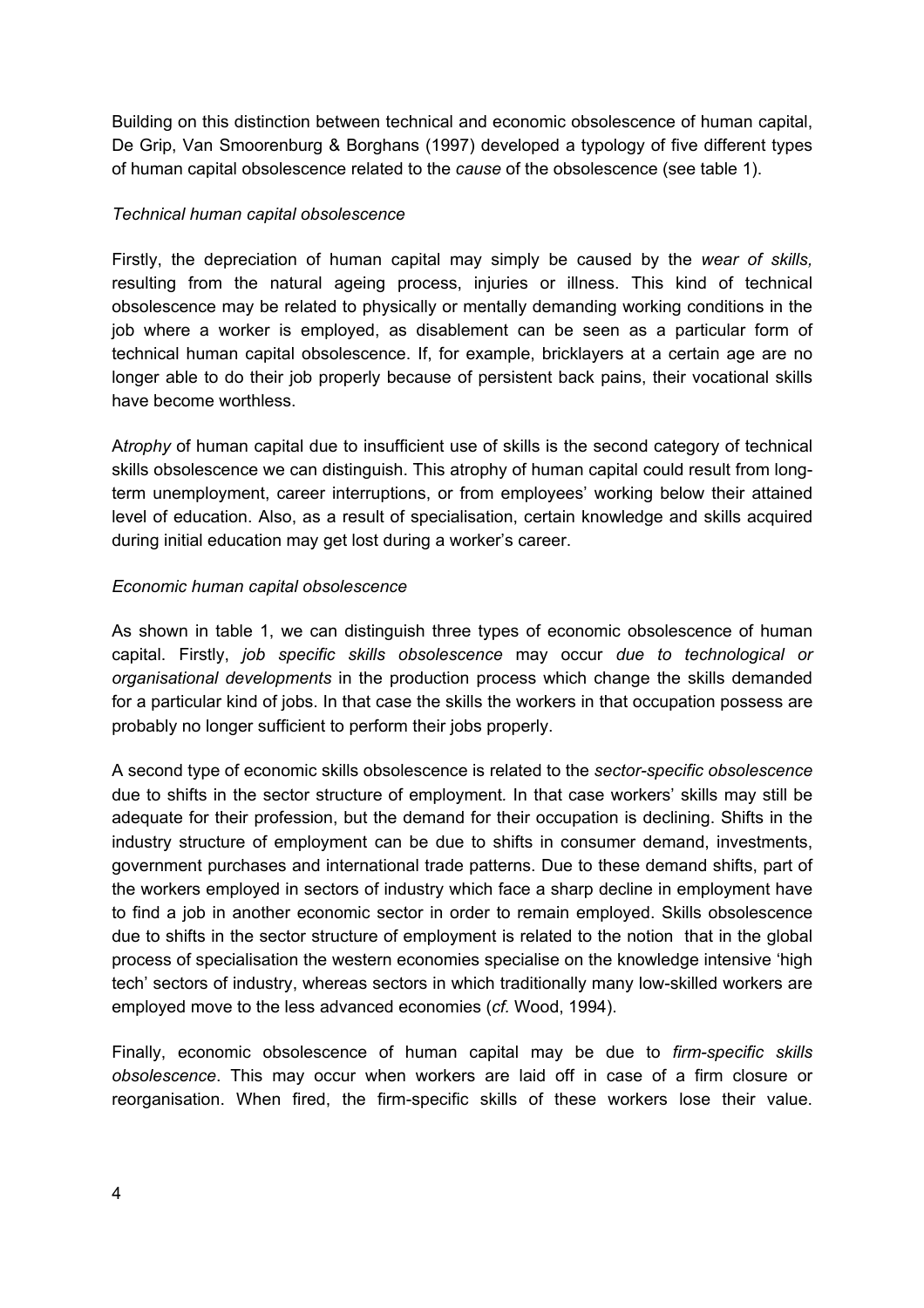### **3 Measurement of human capital obsolescence**

Given the various kinds of human capital obsolescence it is obvious that the measurement of skills obsolescence is far from straightforward. Whereas the technical obsolescence of human capital is related to the actual deterioration of the skills of a person, economic obsolescence refers to the decreasing market value of particular skills. Furthermore, it should be noted that skills obsolescence can become manifest in several ways:

- unemployment;
- degradation to lower skilled jobs;
- lower wages;

• problems to fulfil one's job properly.

Moreover, at the firm level the depreciation of the human capital of the workforce of a firm can become manifest in higher unit costs of production (Darr *et al.*, 1995).

Four major forms of measuring human capital obsolescence can be distinguished:1

- I. objective methods: *testing* the deterioration of the human capital workers possess.
- II. subjective methods: *asking* workers (and/or their employers) if they face obsolescence of their human capital.
- III. measurement of productivity: *wages.*
- IV. measurement of the probability to become unemployed or to withdraw from the labour market.

The first two methods are *direct methods* to measure skills obsolescence, whereas the last two methods measure the obsolescence of human capital *indirect*ly by indicating the expected effects of skills obsolescence.

The four methods of measuring human capital obsolescence are related to different scientific disciplines. In the psychological literature there are studies that measure the obsolescence of human capital by testing the deterioration of a worker's cognitive skills, either using a recall test or a recognition test (Arthur *et al.*, 1998). It is obvious that these studies only refer to the technical obsolescence of human capital. Bailey (1989) shows how effective experiments in which individuals have to work at repetitive tasks can be applied for testing the wear of skills acquired by learning by doing, whereas Bosma *et al.* (2003) analyse the deterioration of various cognitive skills (memory, speed and general cognitive status) between two points of measurement in a longitudinal study on age-related 'cognitive decline'.

<sup>1.</sup> De Grip & Van Loo (2002) also mention a more indirect measure of human capital obsolescence: the rate of innovations in a particular field of expertise.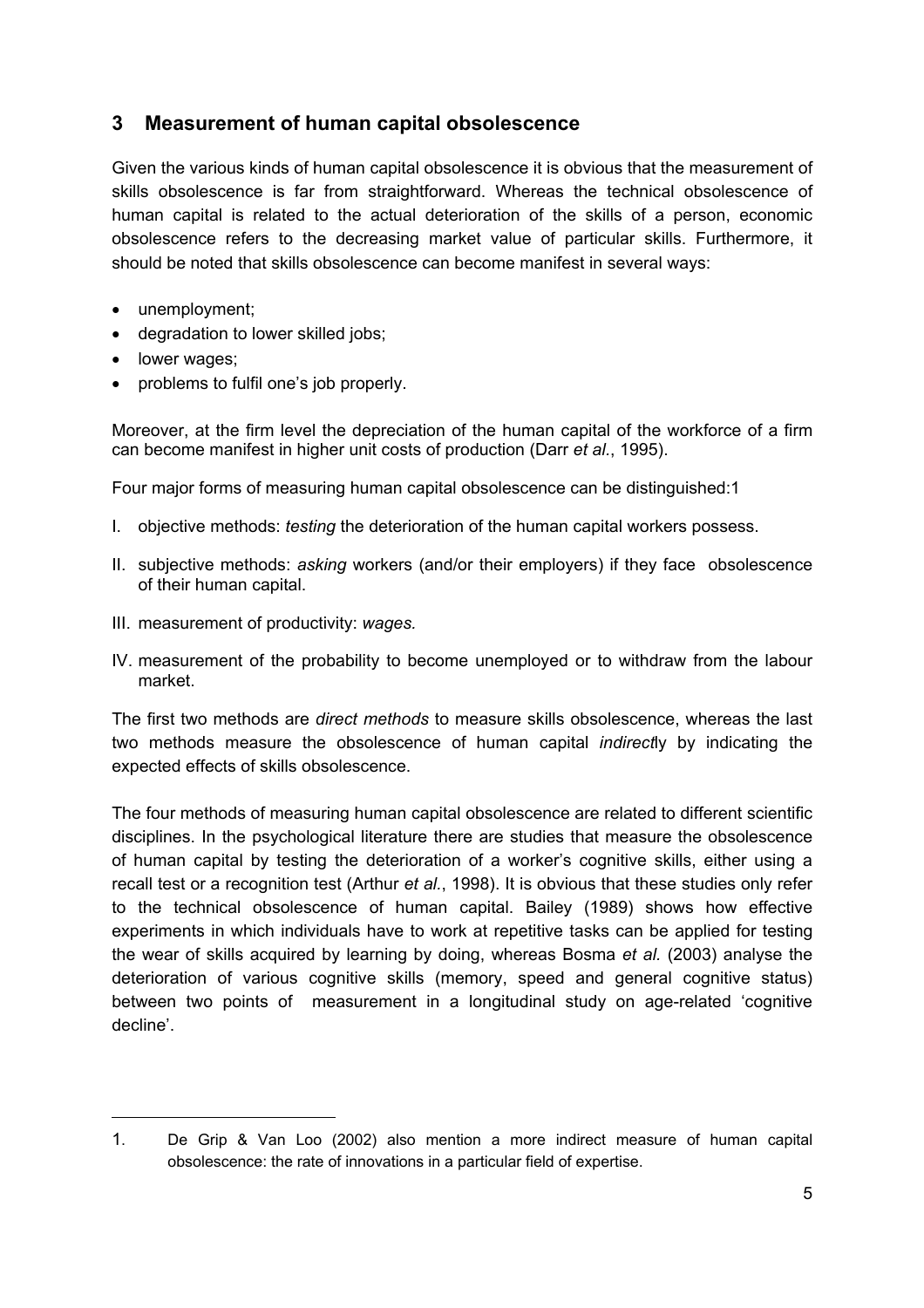In the economic and sociological literature there are also some studies that measure human capital obsolescence by means of workers' self-assessments in a questionnaire (Blechinger & Pfeiffer (2000), Van Loo *et al.* (2001) and Allen & Van der Velden, 2002). Although different questions are used, all studies more or less focus on job-specific human capital obsolescence.2

Most prominent in economic literature is the measurement of human capital obsolescence by means of the workers' wages, building on the earning profiles framework that the human capital literature offers (*e.g.* Mincer & Ofek, 1982; Neuman & Weiss, 1995; Jacobson *et al.*, 1993). However, several studies rely on one of the other ways of measurement. Van Loo *et al.* (2001) use the flow from employment to unemployment or non-participation as an indicator of human capital obsolescence. In a similar way, Allen & De Grip (2004) use the probability of labour market withdrawal as an indicator of human capital obsolescence.

Actually, all four measures have their restrictions. The first method is obviously the best one to measure the technical obsolescence of a worker's human capital. However, it can not be used for measuring economic skills obsolescence. Moreover, it should be noted that although this method measures the existence of human capital obsolescence directly, it does not indicate whether this skills obsolescence negatively affects a worker's productivity in the job or the probability to remain employed.

The second method can measure both technical and economic skills obsolescence. Van Loo *et al.* (2001) state that it may be a disadvantage of this measure of human capital obsolescence that it fails to take into account obsolescence which is not perceived by the employees themselves. Individual workers may be myopic when they are not aware of the future impact of technological and organizational innovations that have not yet been introduced in the firm where they work. On the other hand, workers who are employed in very dynamic firms may have the continuous feeling that they cope with skills obsolescence, although in practice this will not harm their future labour market participation or productivity, as they will probably learn the new skills in due time (*cf.* Allen & De Grip, 2004). Also employers or managers may be biased when they judge the skills obsolescence of the employees they manage. On the one hand, they will underestimate the skills obsolescence of their subordinates, when workers can hide their lack of competence for their manager, because the latter is not able to monitor the workers directly, or because the manager lacks the professional or idiosyncratic skills that are needed in the jobs of his or her subordinates (*cf.* Borghans *et al.*, 2000). However, a subjective measure of skills obsolescence may also have the advantage that it reveals obsolescence which is not reflected in workers' earnings due to internal labour markets regulations or other institutions that cause wage rigidity.

The two *indirect methods* have the advantage that they measure the labour market effects of skills obsolescence that are the main concern on human capital obsolescence in a knowledge economy: a lower productivity or a lower labour market participation. However, when the obsolescence of human capital is measured by experience-earnings profiles (*e.g.*

<sup>2.</sup> In Allen & Van der Velden (2002) the scope is implicitly somewhat broader.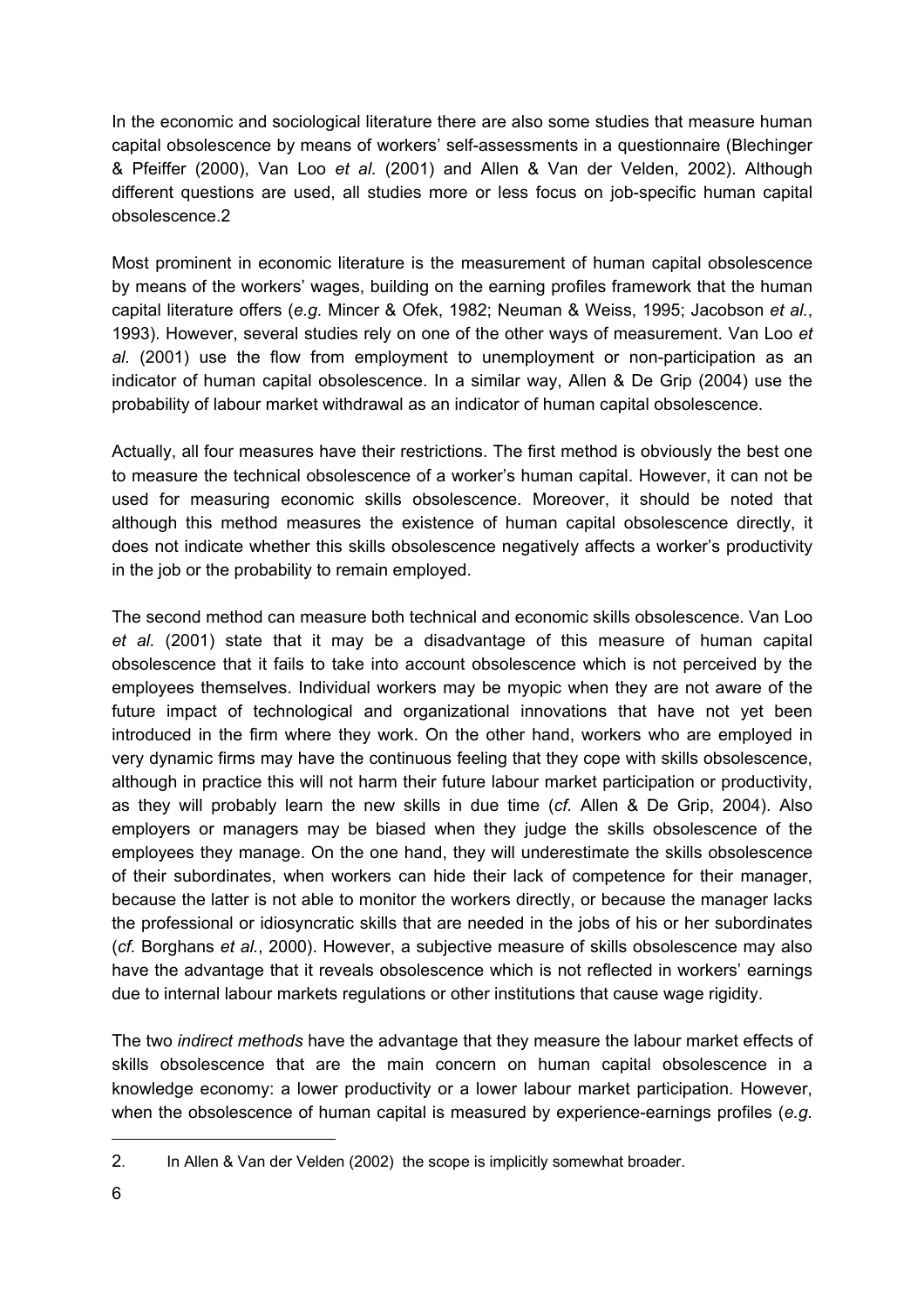Neuman & Weiss, 1995), the obsolescence of workers' human capital may be underestimated when workers' returns to their human capital are 'backloaded' towards the end of their careers to ensure their loyalty to the firm (Lazear, 1979). The same holds when there are downward wage rigidities, or barriers to downward job mobility ('demotion'3).

Oppositely, the occurrence of human capital obsolescence may be overestimated when it is measured by workers' probability to become unemployed or to withdraw from the labour market, as it may be disputable whether a lower labour market participation for a particular group of workers is really due to the obsolescence of workers' human capital. The probability to become unemployment is of course also related to the existence of wage rigidities, barriers to demotion, the so-called replacement rate (*i.e.* the ratio between social security benefits and a worker's current wage) and additional payments of the previous employer in case of long-term unemployment of older workers. Moreover, the labour market withdrawal of workers that face skills obsolescence will be highly related to the benefits of the various institutional routes of labour market withdrawal,4 such as early pensioning schemes and social security schemes on disablement. It should be noted, however, that the existence of early pensioning schemes for particular professions may be highly related to the risks of skills obsolescence in the profession. This particularly holds for professions, such as firemen, in which workers have high risks of technical skill obsolescence due to the physical requirements for an adequate performance in the job.

Although being an indirect method to measure human capital obsolesce, the probability that a worker withdraws form the labour market has the advantage that it measures the effects of skill obsolescence in the context of the prevailing labour market institutions. In this way the probability of labour market withdrawal measures workers' *revealed human capital obsolescence*, indicating that the utility of not participating in the labour market outweighs the utility of remaining employed. Obviously this is the core of the debate on the relevance of maintaining workers' productive potential in the knowledge economy.

## **4 Evidence of human capital obsolescence**

In this section I will discuss some empirical studies that provide evidence on the relevance of the various possible causes of human capital obsolescence that were discussed in section 2.5 For each study it will also be indicated which of the methods to measure skills obsolescence have been used.

<sup>3.</sup> Cf. Grossberg & Sicilian (1999) who show that indirect methods of proxying training with wage growth can be misleading as they fail to distinguish whether wage growth results from training or is a result of the wage determination process.

<sup>4.</sup> Givord & Maurin (2003) attempt to separate the effects of institutional changes from the effects of new technologies on involuntary job loss.

<sup>5.</sup> The overview of studies is not meant to be extensive, but will focus on some characteristic studies on the various categories of human capital obsolescence.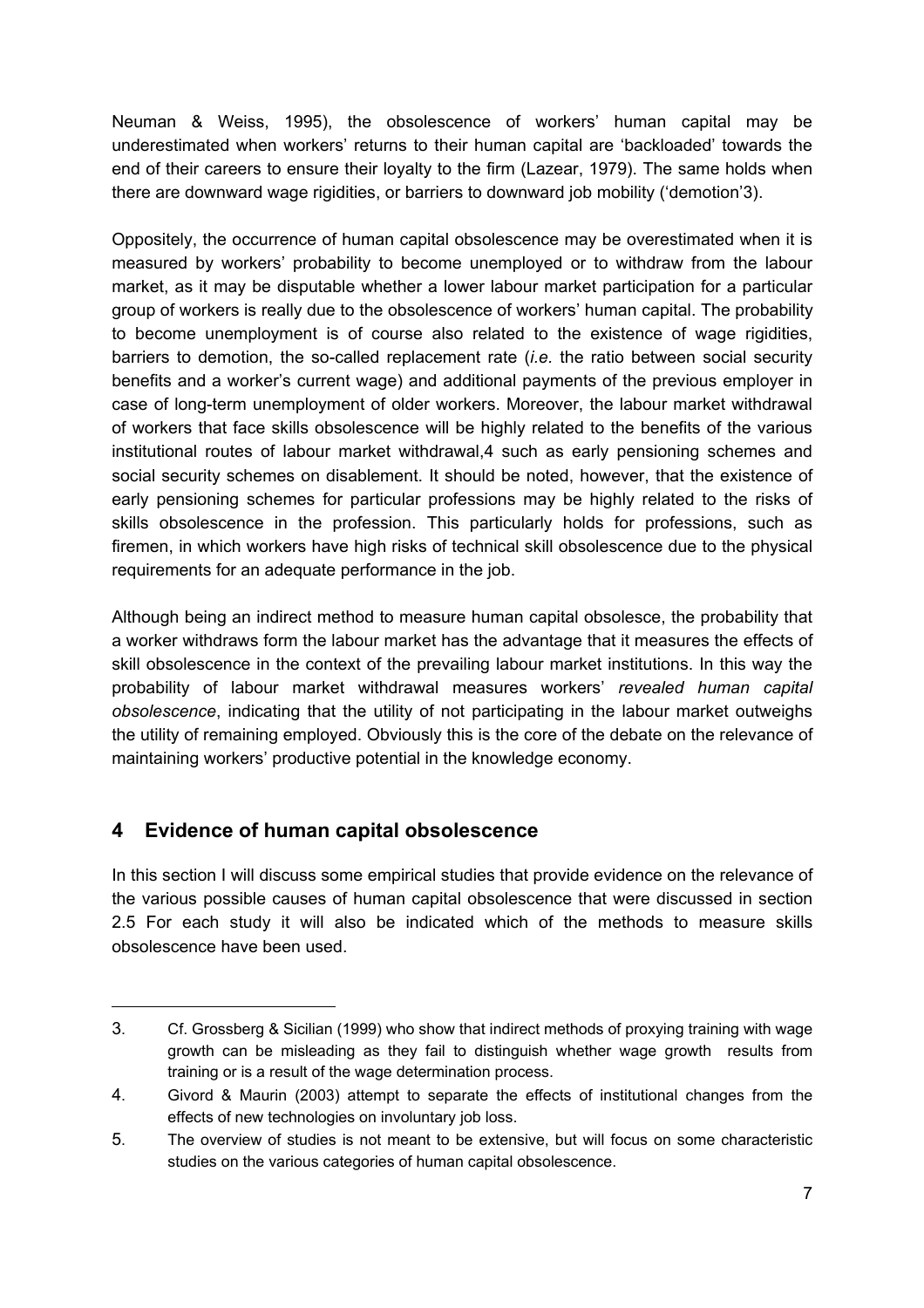#### **4.1 Technical obsolescence**

#### *Wear*

Using cross-section data on the Dutch working population, Van Loo, De Grip & De Steur (2001) found that both physically and mentally demanding working conditions increase the risk of wear, which they measure as the probability that a worker withdraws from the workplace by means of long-term job related sick leave. The latter is indicated by the workers themselves (*i.e.* a specific form of Method II). The authors choose for this measure of wear because it is truly related to the job, which does not hold for alternative measures, such as work disability or job mobility. Due to the multicollinearity between several specific working conditions, the authors included three clusters of related working conditions in a binomial logit analysis on the probability of long-term job-related sick leave: (1) use of strength, noise, draft, unpleasant temperature, (2) mentally demanding working conditions (3) repetition of the same simple tasks. All three working conditions were found to have significant positive effects on the probability of long-term job-related sick leave.

### *Atrophy*

On the basis of a meta-analysis from the psychological literature on skill decay and retention (all using Method 1), Arthur *et al.* (1998) conclude that there is substantial skills obsolescence when skills are not practiced or used. Krahn & Lowe (1997) analysed the atrophy of skills of workers with long tenures in a job with limited literacy requirements on literacy loss over time (Method I). They found that working in an environment with limited complexity leads to skill loss through atrophy. Bosma *et al.* (2003) found that 'the low prevalence of mental stimuli and challenges at work' for many low-skilled workers accelerates cognitive decline to a large extent (Method I). As mentioned in the previous section, all these studies measure skills obsolescence directly, either using recall tests or recognition tests, but are not conclusive on the impact of this obsolescence on a worker's labour market position.

In a panel study on the Dutch working population in the age of 40-62, Allen & De Grip (2004) found that workers with longer job tenures have a higher risk to lose their job (Method IV). As the authors control for a worker's age, this result can not be attributed to life-cycle effects. Whereas they found a negative linear effect of job tenure, the quadratic effect of job tenure on the risk of loss of work was positive. These results show that when workers are employed in the same job for more than 19 years, they suffer from a 'concentration of experience' that makes it difficult to maintain their position in the labour market. The depreciation of their human capital then outweighs the positive effect of experience on their productivity. An interesting finding in the study of Allen & De Grip is that the effect of job tenure and tenure squared on training participation show a mirror image. On average after a tenure of 13 years, workers' participation in training falls. Together these results show that when workers with long job tenures decrease their efforts to keep their skills up-to-date, this is an early indicator of job loss due to a concentration of experience. As mentioned in section 3,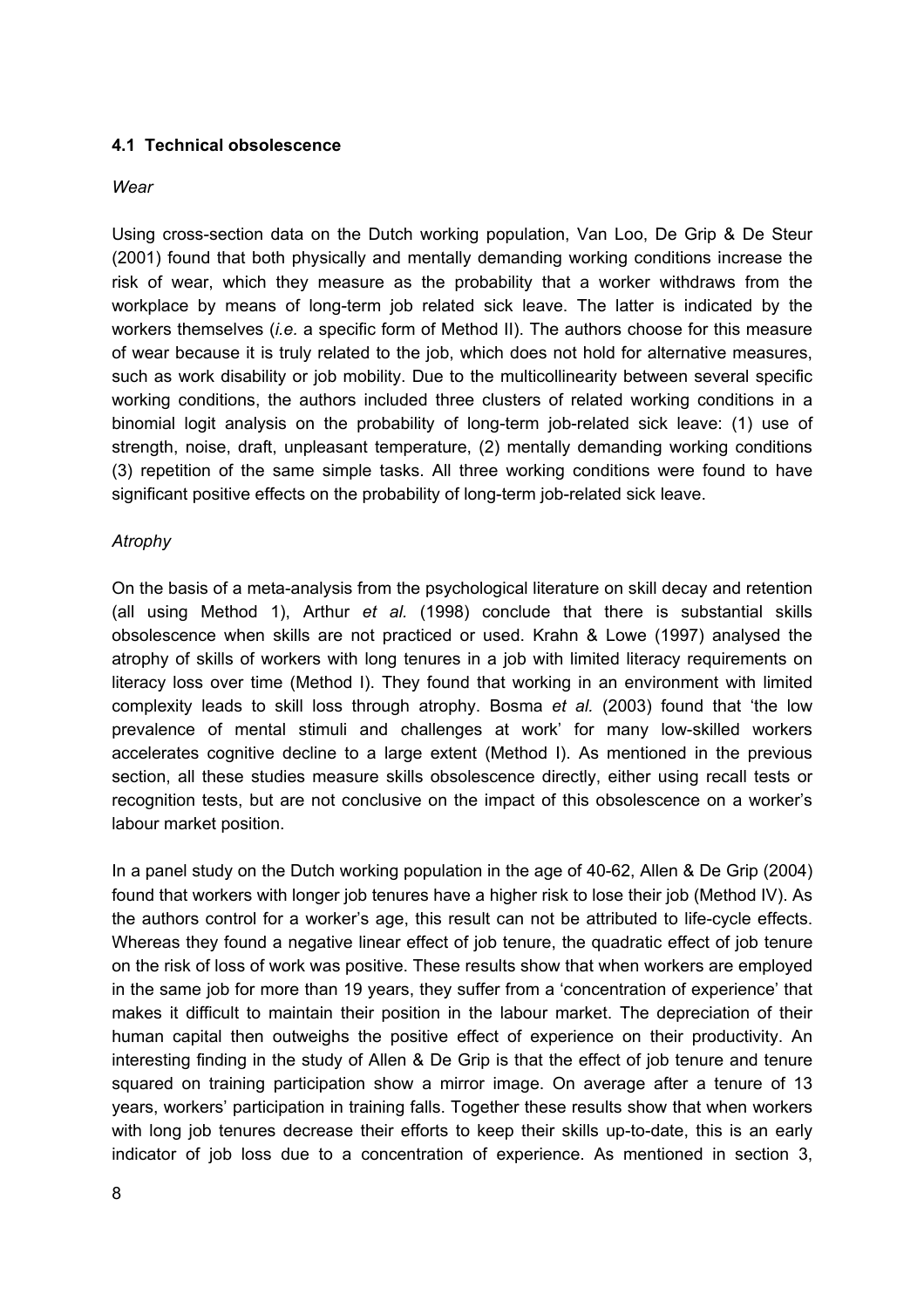measuring human capital obsolescence by means of the probability that workers withdraw from the labour market, will be related to the benefits of the various institutional routes of labour market withdrawal. The labour market withdrawal measured in the study of Allen & De Grip will therefore be related to the prevailing institutional routes of labour market exit in the Netherlands, and will therefore not necessarily hold for other countries.

Several authors analyzed the atrophy caused by career interruptions and periods of unemployment. De Grip & Van Loo (2002) give an extensive overview of these studies that all focus on the effect of career interruptions on workers' wages (Method III). All studies find that time out from work has a substantial negative effect on wages. Mincer & Ofek (1982) distinguish three ways in which a career interruption may cause obsolescence of human capital: (1) the atrophy of human capital due to non-use, (2) missing experience or the interruption in the accumulation of human capital, and (3) skill obsolescence induced by the diffusion of technical and organizational innovations. The latter indicates that career interruptions may heavily affect the obsolescence of the human capital of workers who are employed in a segment of the labour market with high risks of economic skill obsolescence (McDowell, 1982).6

Using longitudinal panel data on married women in the US, Mincer & Ofek found that real wages at re-entry are, indeed, lower than at the moment of labour market withdrawal, whereas the decline in wages is greater, the longer the career interruption. However, they also found a relatively rapid wage growth in the years after the return to work. Several other studies confirm the findings of Mincer & Ofek for other countries.

It should be noted, however, that when workers, after a period of unemployment find a new job in another firm or in another sector of industry, the lower wage they earn is not necessarily due to atrophy of their skills, as these workers also face the economic obsolescence of their firm-specific or sector-specific human capital (*e.g.* Jacobson, LaLonde & Sullivan, 1993 and Neal, 1995).7 In a study on the effects of unemployment among British male workers on their earnings after re-employment, Gregory & Jukes (2001) try to relate their findings to the atrophy of workers' skills as well as to the loss of firm-specific human capital. Moreover, they argue that workers' income loss after a period of unemployment can be due to the negative signal of both incidence and duration of unemployment. Although Gregory & Jukes do not strictly test competing hypotheses from these various theoretical points of view, their finding that a longer duration of the unemployment spell increases workers' wage loss after re-employment considerably, indicates the depreciation of workers' skills due to atrophy. As subsequent continuous employment does not reduce the earnings loss related to unemployment duration in the longer run, there is no evidence for the alternative explanation that the income loss is due to the negative signal of long-term unemployment.

<sup>6.</sup> This study will be discussed below.

<sup>7.</sup> This firm-specific and sector-specific human capital obsolescence will be discussed at the end of this section.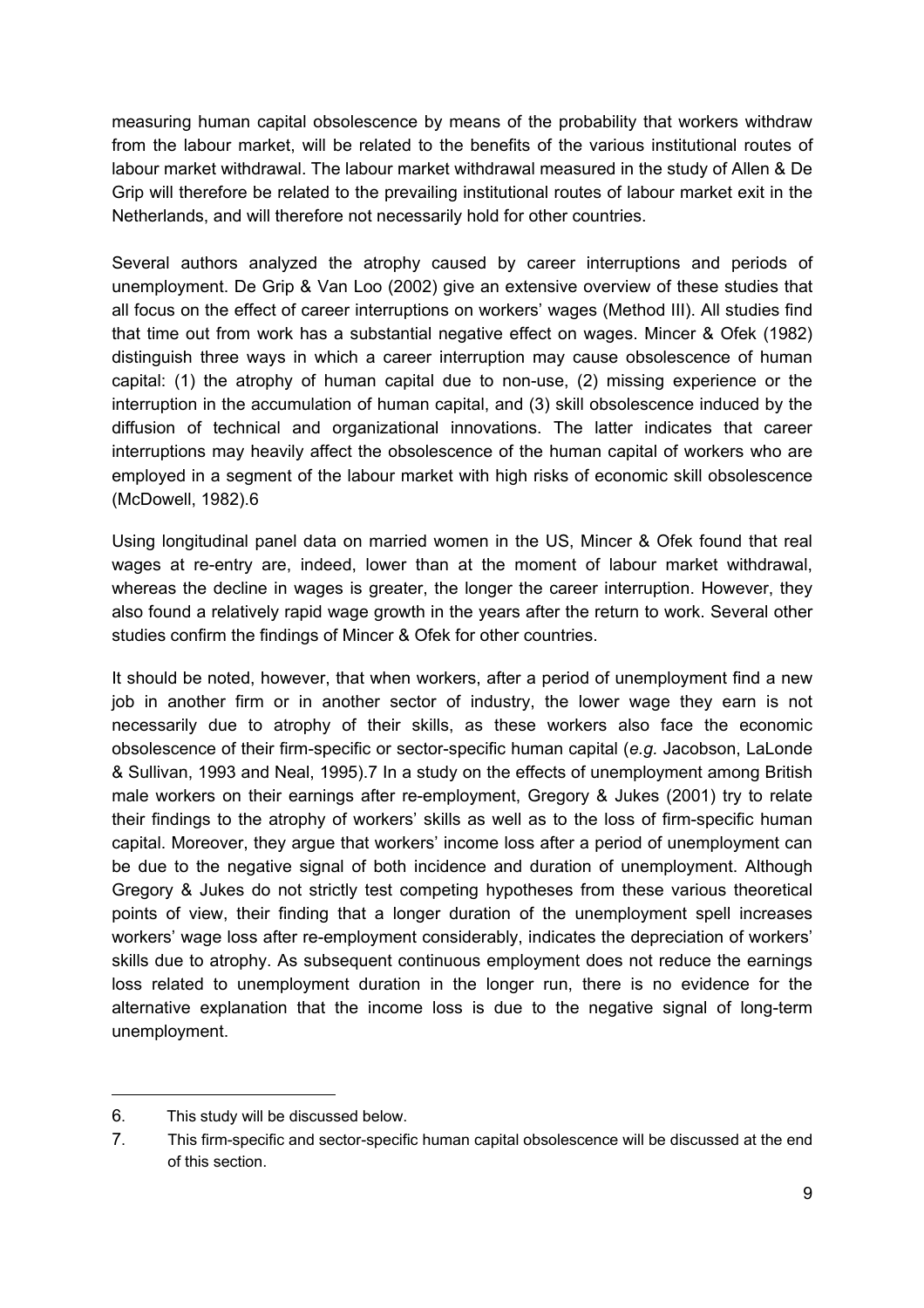#### **4.2 Economic obsolescence**

#### *Technological and organizational change*

As mentioned in section 2, economic skills obsolescence may occur due to technological or organisational innovations in the production process that change the skills demanded for a particular kind of jobs. Using data on the Jewish, male, married, full time workers from the Israeli census, Neuman & Weiss (1995) indeed found that particularly high-skilled workers who are employed in high-tech sectors may suffer from the obsolescence of their human capital, as indicated by the effect of experience on workers' wages (Method III). In the earning equation they estimated, they found that the interaction term on workers' level of education and experience has a negative effect on workers' earnings, which indicates that high-skilled workers are most affected by skill obsolescence. Moreover, they divided the various sectors of industry in high-tech sectors and low-tech firms. This enables them to test whether the interaction effect between workers' level of education, work experience and being employed in a high-tech sector has an additional negative effect on workers' earnings. The results of their analysis confirm this expectation, indicating that the returns to education depreciate faster in high-tech sectors of industry.

Although the distinction between high and low-tech industry is obviously important for indicating the extent workers may face skill obsolescence, there probably also are substantial differences in the durability of human capital in the various fields of expertise. McDowell (1982) found that knowledge in physics and chemistry becomes more rapidly obsolete than in humanities. He measured the rate of human capital obsolescence for seven academic disciplines by the age profile of cited works: the proportion of total citations that were published within the five years preceding the year of citation. McDowell found that particularly physics and chemistry are characterized by rapid obsolescence, whereas in sociology and psychology and particularly in history and English knowledge depreciates much more slowly. Being a very indirect measure of skill obsolescence, McDowell's method of measuring the obsolescence of knowledge is not included in the typology given in section 2 (see footnote 1).

MacDonald & Weisbach (2004) founded the empirical findings of Neuman & Weiss in a theoretical model in which older workers become more productive by building up experience with the technology they learned at school. However, youngsters make human capital investments that are specific to the current technology, while older workers do not reinvest in this new technology. As technology evolves, the value of the human capital is eroded, especially when experience effects are small compared to the impact of new technology on workers' productivity. In this sense, one can distinguish between experience-dominated and technology-dominated sectors of industry. In the latter sectors, older workers turn into "hasbeens", leading to negatively sloped within-occupation age-earning profiles.

However, opposite to the findings of Neuman & Weiss, Weinberg (2002) found that new technologies may also complement the existing skills of the workers, which means that having experience of working with old vintages of a technology may improve workers' ability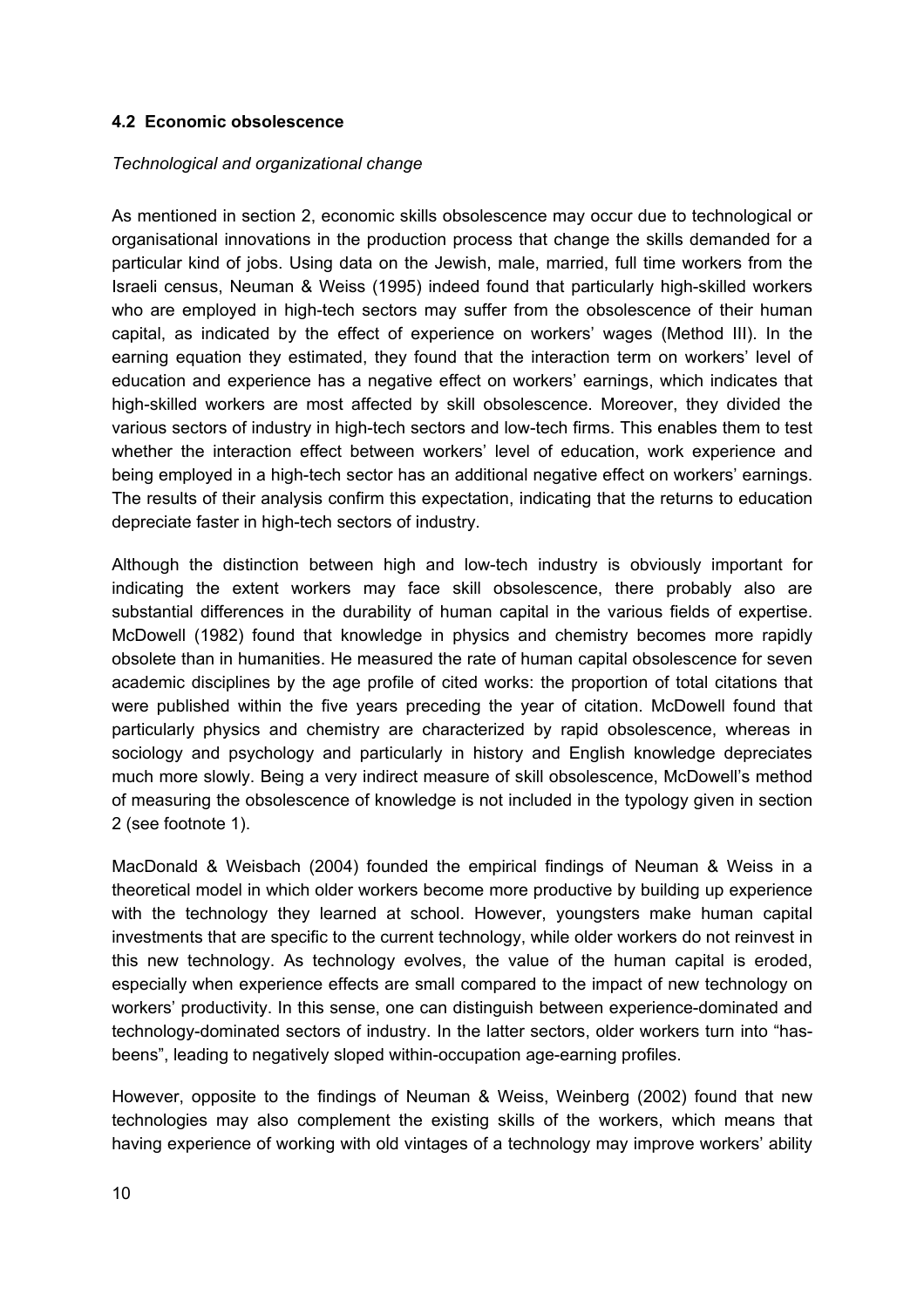to use a new technology. Weinberg analyzed the development of the returns to workers' potential experience in the United States from 1959-1997 (Method III). He found different results for male high school graduates and male college graduates. The increase in the returns to experience for high school graduates from the 1980s is consistent with the idea that experienced workers have been the ones who adopted new technologies. However, for male college graduates there has not been a trend in the returns to experience. This suggests that more experienced college graduates suffer from skill obsolescence due to the introduction of new technologies. From these mixed findings, Weinberg concludes that it is *a priori* unclear whether the skills of older workers are outdated at a faster pace than those of younger workers by new vintages of IT. It should be noted, however, that the returns to experience for both high school and college graduates may be overestimated, because experienced workers whose skills have been depreciated may have left the workforce.

Bartel & Sicherman (1993) is one of the studies on human capital obsolescence that focus on labour market participation, instead of wages (*i.e.* Method IV). In their study on US workers in the age of 45-59, they showed that it is unexpected technology shocks that induce skill obsolescence among older workers, measured in terms of a higher probability of retirement. On the other hand, a more continuous flow of gradual changes in the skills demanded due to technological developments stimulates workers to invest more in additional training, which reduces the risk that their human capital becomes obsolete. Therefore, these workers tend to retire later. Bartel & Sicherman measure unexpected technology shocks at the sector level, as the deviation from the industry-specific average rate of total factor production growth in the previous ten years divided by its standard deviation. Moreover, they are not able to measure training participation at the individual level. Instead they use occupational means, measured at one point in time. As no adjustment is made for these cluster effects, the significance of the relevant coefficients is probably overestimated (*cf.* Moulton, 1986). Moreover, workers change occupations during their careers which further reduces the correlation between the training variable used and individuals' real investment in training.

From the same perspective, Friedberg (2003) analysed the relation between computer use and retirement on US data. She found that workers aged 50-62 who use a computer are less often retired four years later than similar workers that do not use a computer. However, this may not only be due to the postponement of retirement by computer users, but also because workers who plan later retirement more often decide to acquire computer skills. Friedberg used an instrumental variables approach to sort out this interaction. In this analysis she instrumented workers' computer use by the average computer use in the same occupation and industry. The results of this IV analysis show that the effect of computer use on delaying retirement remains large. This result shows the relation between the efforts workers are willing to make to prevent human capital obsolescence, and the occurrence of skills obsolescence. In this sense the result is similar to the finding of Bartel & Sicherman in the case of more gradual changes in the skills demanded due to technological change.

Givord & Maurin (2004) attempted to separate the effects of institutional changes from the effects of new technologies on involuntary job loss. Controlling for macro-economic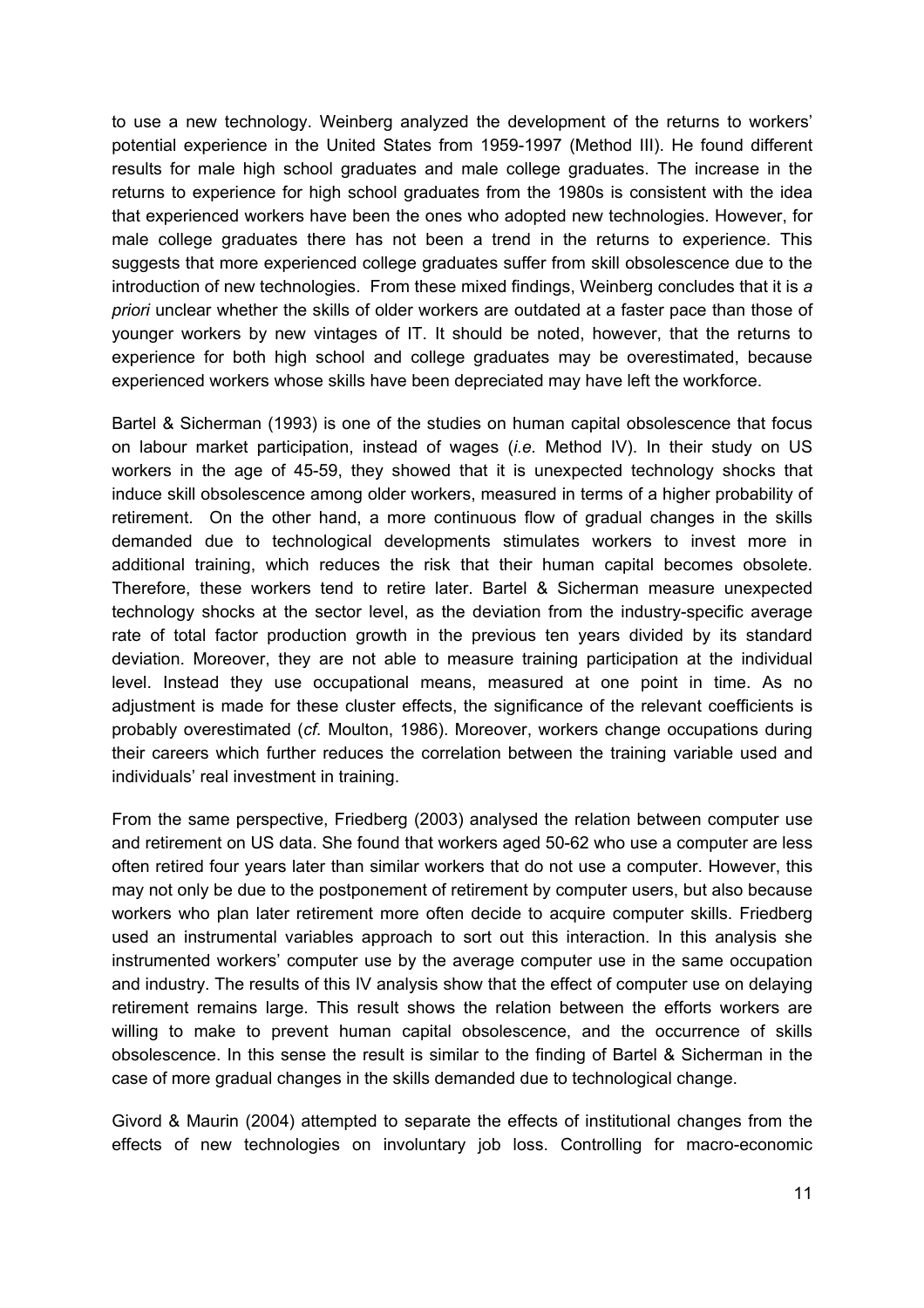development and dummy variables for periods in which labour laws were less and more restrictive, they found that the rise in involuntary job loss rates in France in the 1990s was significantly higher in sectors of industry with the largest share of internet users or R&D workers. Although their study is related to other studies discussed in this section that use Method IV to measure skills obsolescence, it is difficult to interpret the results of Givord & Maurin in terms of skills obsolescence. First, there is a negative effect of workers' age on job loss risks. Second, the decline in job security in the 1990s only refers to workers with tenures of less than two years.

Using linked employer-employee data on French manufacturing firms, Aubert, Caroli & Roger (2004) found that the diffusion of information technology (IT) and the related organizational changes are a major cause of skill obsolescence, which they measure in terms of the effects of technological and organizational change on the wage bill shares and the employment inflows and outflows of the various age groups in three occupational sectors (managers, clerks and blue colour workers) (Method IV). They found that new technologies reduce the hiring opportunities for older workers, whereas they increase the hiring of younger workers. Oppositely, organisational innovations mainly increase the outflow of older workers and decrease the outflow of younger workers. It should be noted that Aubert *et al.* were not able to use panel data. Moreover, they did not succeed to find adequate instrumental variables. Therefore they were not able to analyse the causality between innovation and the inflow and outflow of workers of different age groups properly.

Allen & De Grip (2004) did not find a significant effect of IT use and organizational change on the probability to become unemployed or non-participating in the labour market two years later (Method IV). They found, however, that workers who perceive skill obsolescence in a previous period (Method II) participate more often in training and are willing to enlarge the 'learning potential' of their job by performing tasks that are not closely related to their own job description. From these findings Allen & De Grip conclude that both employers and workers may respond or anticipate on the effects of technological and organizational change on the skills demanded in the job, by greater investments in training and learning on-the-job. The latter means that workers who are employed in a dynamic job more or less continuously face skill obsolescence. However, the skills obsolescence perceived by the worker is a bad predictor of any adverse effects of this obsolescence on workers' probability to remain employed in the next two years.

The conclusions of Allen & De Grip are in line with both the findings of Bartel & Sicherman in the case of gradual technological innovations, and the findings of Friedberg on the effect of computer use on (delaying) retirement. It should be noted that the study of Allen & De Grip differs from the study of Aubert *et al.* in many respects. First, the analysis of Allen & De Grip refers to individual workers, instead of firms. Second, Allen & De Grip uses the panel character of their data by analyzing the effects of technological and organizational change on outcomes that are measured two years later. Third, Allen & De Grip includes many more controls, particularly at the individual level.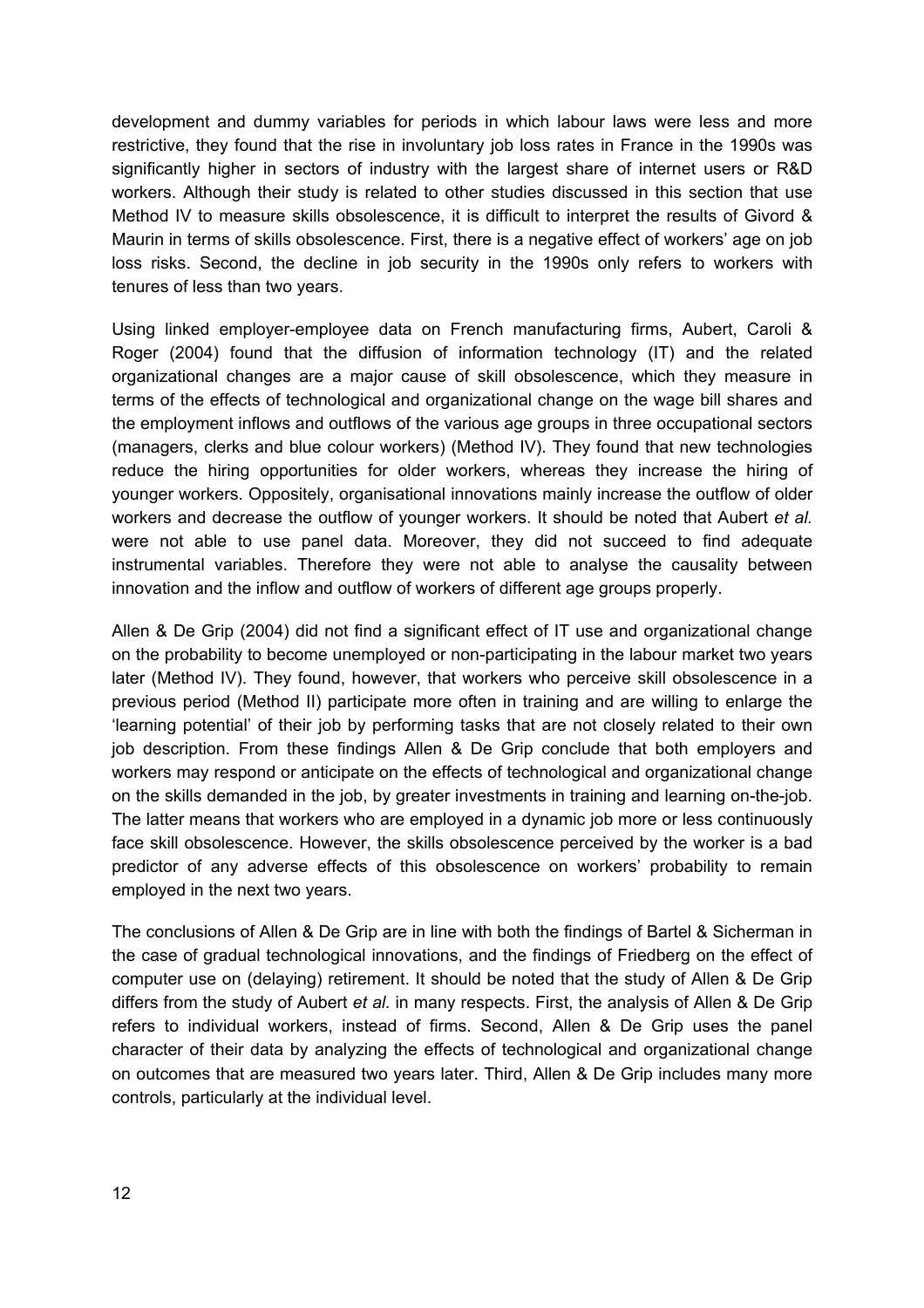#### *Shifts in the sector structure of employment and firm closures*

Van Loo, De Grip & De Steur (2001) analyse whether skills obsolescence is related to the shifts in the sector structure of employment. Combining Dutch cross-section data on individual workers with aggregate data on the shifts in the structure of employment, they found that neither shifts in the sector structure, nor shifts in the occupational structure of employment increase workers' risk to become unemployed or non-participating (Method IV). However, changes in the demand for various types of education do increase the risk of becoming unemployed or non-participating. Van Loo *et al.* (2001) also found that both workers' willingness to participate in training and their willingness to be functionally flexible decrease the risk that they become unemployed or withdraw from the labour market.

Van Loo *et al.* (2001) also analysed whether the job mobility of individual workers to (1) a similar job in another firm in the same sector, (2) a different job in a different firm in the same sector and (3) a different job in a different firm in a different sector of industry worsens the suitability of the worker's skills for their job. The latter is measured by asking it to the workers themselves (Method II). The estimation results of Van Loo *et al.* confirm their hypotheses, indicating that the mobility of workers induces the obsolescence of the firm-specific, occupation-specific and sector-specific skills that were relevant for their previous job. It should be noted, however, that the authors did not control for career mobility towards higher level jobs, which makes it questionable to interpret the results as indications of skills obsolescence.

In a theoretical paper, Wasmer (2003) argued that the different labour market institutions in the US and Europe have different effects on the risks of human capital obsolescence. Due to the restricted employment protection in the US, workers invest in general human capital, whereas the European labour market institutions favour investments in firm-specific human capital. For this reason job tenures in Europe are longer than in the US. However, when these jobs are destroyed at some time, workers' firm-specific human capital becomes obsolete, which will make it very difficult for these workers to hold a position in the labour market. Whereas the European firm-specific human capital model is superior tot the US model in steady-state situations, the general human capital model of the US is superior in a more volatile environment.

Several studies show that mass layoffs cause large losses of firm-specific human capital, even when the local labour market is doing well. Most of these studies measure the obsolescence of workers' firm-specific or sector-specific human capital by the effect on postdisplacement wages (Method III). Combining unemployment insurance data with firm data, Jacobson *et al.* (1993) found that workers who were involved in mass layoffs face wage losses up to 25 percent of pre-displacement wages. Neal (1995) and Kletzer (1998) found that displaced workers who found a job in another sector of industry face the obsolescence of their sector-specific human capital, as indicated by the fact that their wage is lower than the wage of comparable workers who stayed in the industry (Method III). Moreover, for more experienced workers who switch industries following displacement the wage loss is larger (Neal, 1995).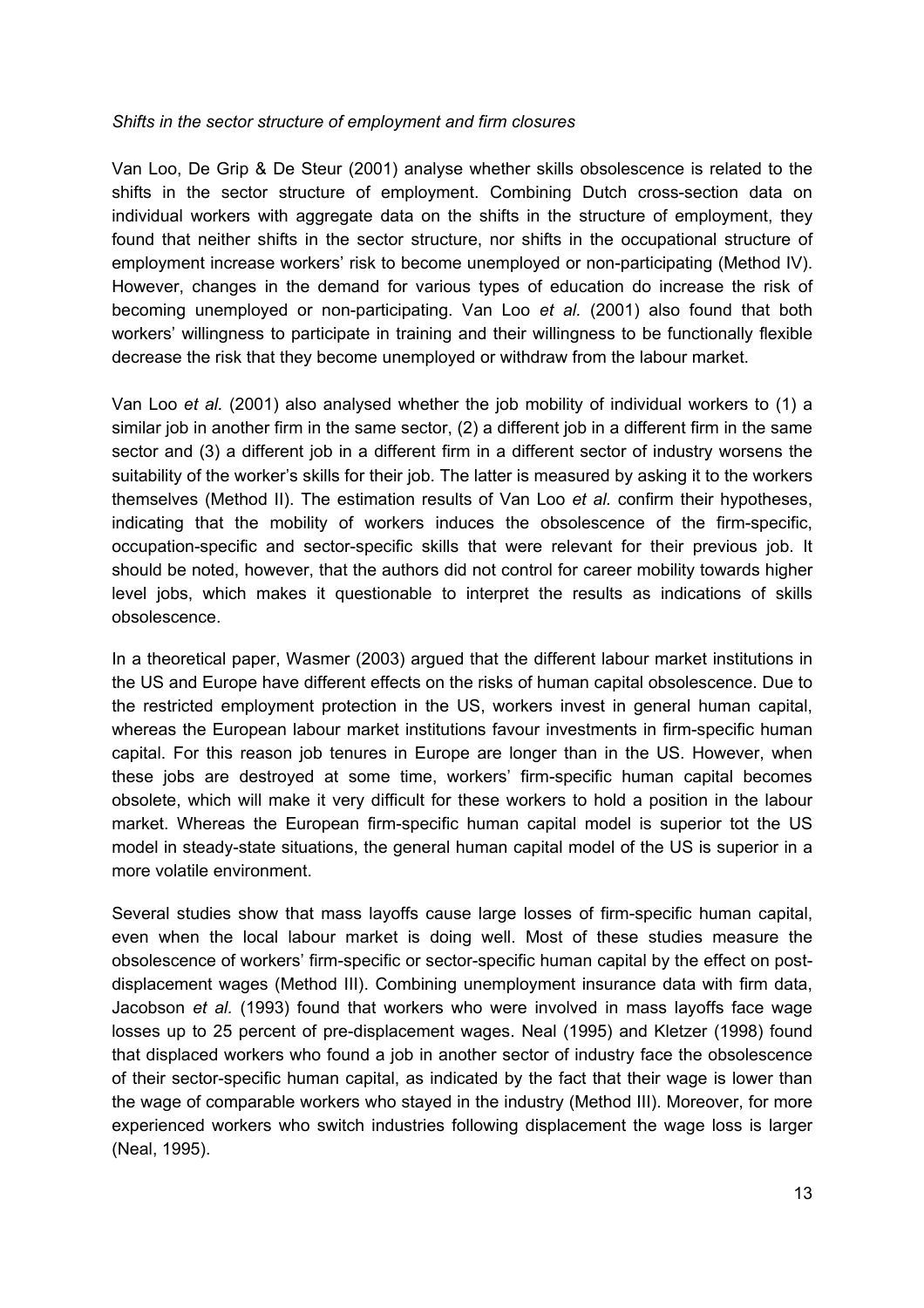As is shown by several studies the divergence in the distribution of income losses of displaced workers is large. In his study on the displaced workers of the former Dutch aircraft company Fokker, Kriechel (2003) found that one year after the bankruptcy, a quarter of the displaced workers were still not employed in a new job. Apart from the workers who were unemployed, a large group of workers withdrew from the labour market (Method IV). For the workers who found a new job the wage loss is related to the occupational group in which the workers were employed at Fokker, ranging from 11.9 percent for administrative workers to 7.1 percent for R&D workers and 6.3 percent for production workers (Method III).

### **5 Sectors of industry with highest risks of human capital obsolescence**

After the literature review in the last section, I will in this section try to indicate in which sectors of industry workers potentially face the highest risks of a particular kind of human capital obsolescence.8 As shown in the previous section, this does not necessarily mean that workers actually run the risk to be faced with skill obsolescence at some time in their careers, as both employers and workers often respond or anticipate on these risks. However, in section 7 I will use these indicators of the potential risks of human capital obsolescence in each economic sector as a point of reference, when I discuss the training participation of the workers in the various sectors of industry. The data presented here refer to the Netherlands but will mostly be indicative for other EU countries. As this section only pretends to be indicative on differences in the relevance of human capital obsolescence between sectors of industry, I will not cover all the plausible causes of human capital that were distinguished in section 2.

### *Technical obsolescence*

As mentioned in section 2, the depreciation of human capital may be related to physically or mentally heavy working conditions that make it in the long run impossible to remain employed in the job. In that case workers' occupation-specific human capital will lose its value. Figure 1 shows the extent to which workers in the various sectors of industry that regularly face physically heavy working conditions in their job. The indicator shown is an index based on three physically heavy working conditions: to have to apply strength, to work in a noisy workplace and to work with vibrating tools or equipment. The figure shows that workers employed in the construction sector most often face physically heavy working conditions, followed by those employed in the engineering industry and the agricultural sector. However, the engineering industry succeeded in lowering the physical strain of its employees between 2000 and 2001/2002. In general, working conditions in the service sectors are physically less heavy than the working conditions in manufacturing and the agricultural sector. However, also the jobs of nurses and health care assistants are physically heavy jobs.

<sup>8.</sup> Of course there are usually large differences between the various occupations in a sector of industry. More details on the risks of skill obsolescence by occupational group and educational background of workers can be found in ROA (2004).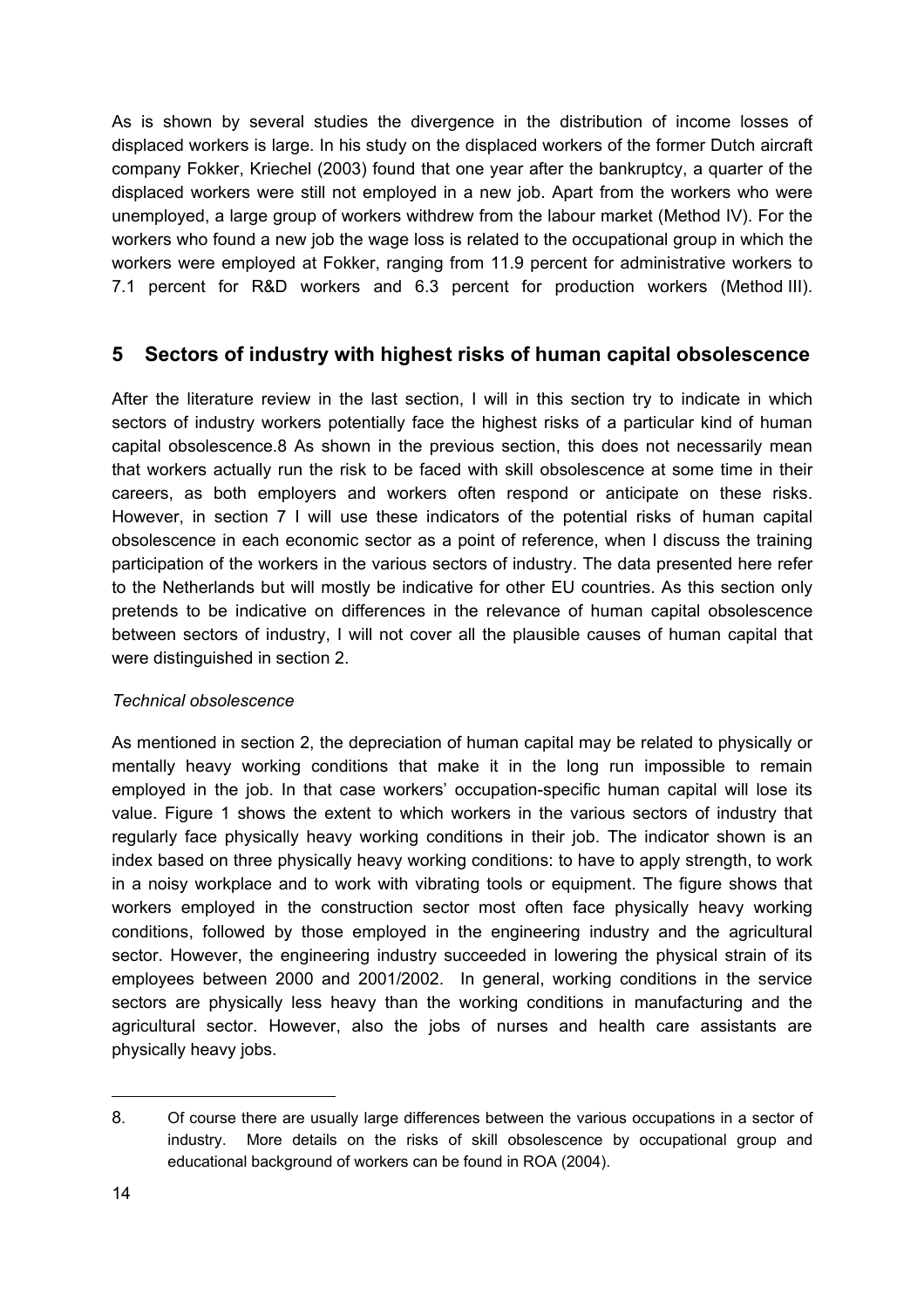*Figure 1*  Frequent physically heavy working conditions by sector of industry in the Netherlands



Source: Labour Force Survey (CBS)



Frequent mentally heavy working conditions by sector of industry in the Netherlands



Source: Labour Force Survey (CBS)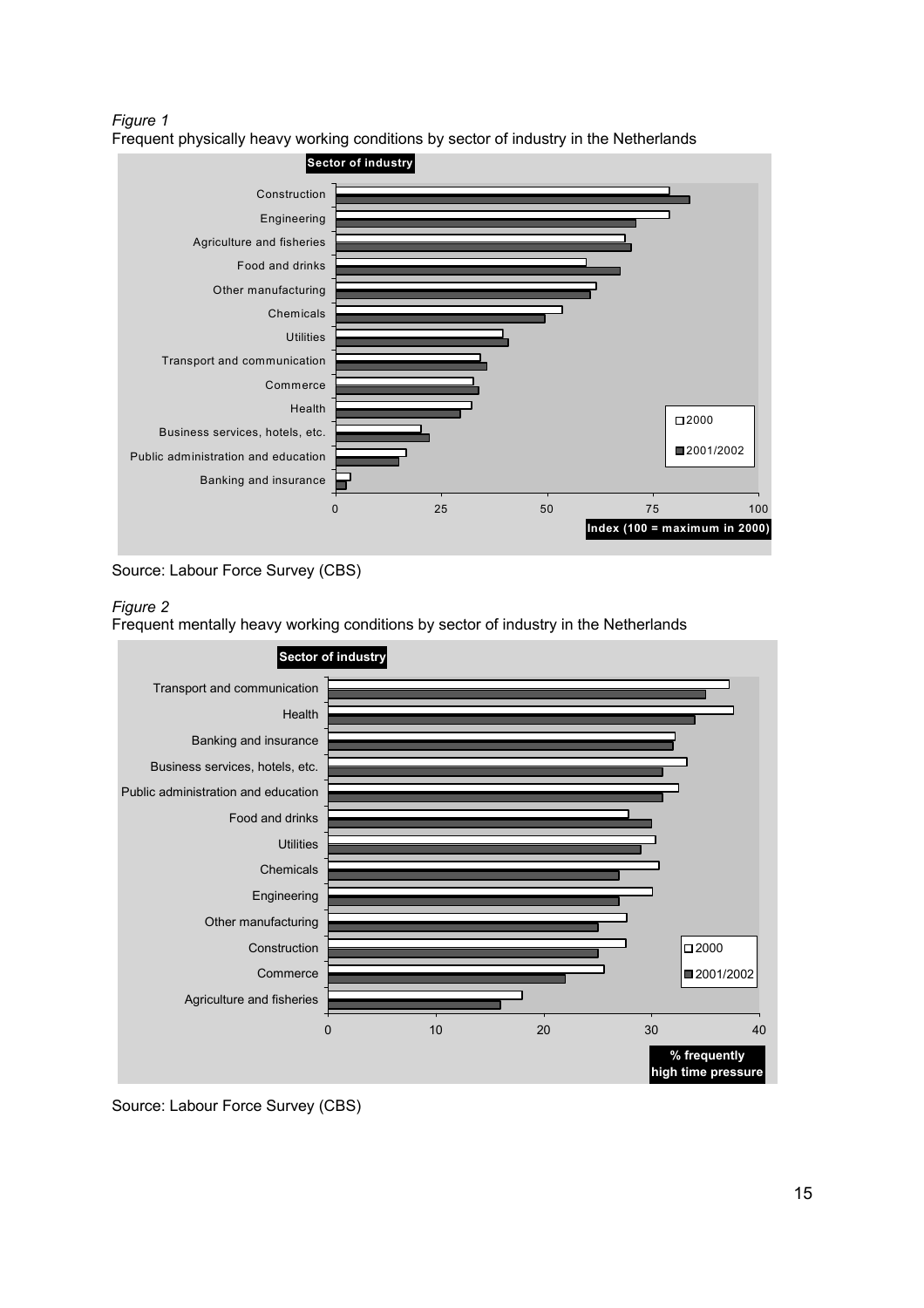Figure 2 gives an overview of the mental strain of the workforce employed in the various sectors of industry. Actually, the indicator used measures whether workers frequently work under time pressure. The figure shows that in 2001 and 2002 on average more than 30% of the workers employed in the transport and communication sector and the health sector frequently work under time pressure. In several other sectors, more than a quarter of the employees frequently work under time pressure. In general, particularly high-skilled workers, such as managers, journalists and lawyers, work under high time pressure. This does not hold, however, for the transport sector, where aircraft, ship as well as train personnel frequently work under time pressure. Also workers employed in health care occupations frequently work under high time pressure. As the latter also face physically heavy working conditions, they are quite at risk due to a wear of their competencies.

### *Economic obsolescence*

Due to technological or organisational innovations of the production process the skills demanded for a particular kind of jobs may change. In that case the skills the workers in that occupation possess are probably no longer sufficient to perform their jobs properly.9 It should be noted, however, that several studies discussed in the previous section, found that technological innovations does not threaten workers' employability, as it will increase further investments in their human capital.10

Figure 3 indicates to what extent the jobs of the workers in the various sectors of industry are affected by technological and organisational change. The scores are based on an unweighted index of different indicators on: changes in products or services produced, technical innovations of the production process, the percentage of workers affected by these changes, diffusion of information technology and reorganisations.

The figure shows that the greatest effects of technological and organizational change do not occur in the high-tech sectors, as assumed by *e.g.* Neuman & Weiss, 1995. It is the workers employed in the banking and insurance sector who have the largest score on the technological and organizational change indicator. In banks and insurance companies radical changes in the mode of production have taken place and affected almost all employees in this sector. Moreover, the diffusion of information technology in this sector is the highest from all sectors of industry.

Also the sector public administration and education has a high score on the technological and organizational change index, due to the extensive diffusion of information technology. Moreover, in this sector the percentage of organizations that introduce substantial organizational changes is the highest from all sectors of industry. All these developments have a substantial impact on the job content of most of the employees in this sector.

<sup>9.</sup> As discussed in the previous section, Weinberg (2002) found that new technologies may, however, also complement the existing skills of more experienced workers.

<sup>10.</sup> In section 7 we will show workers' training participation in the various sectors of industry.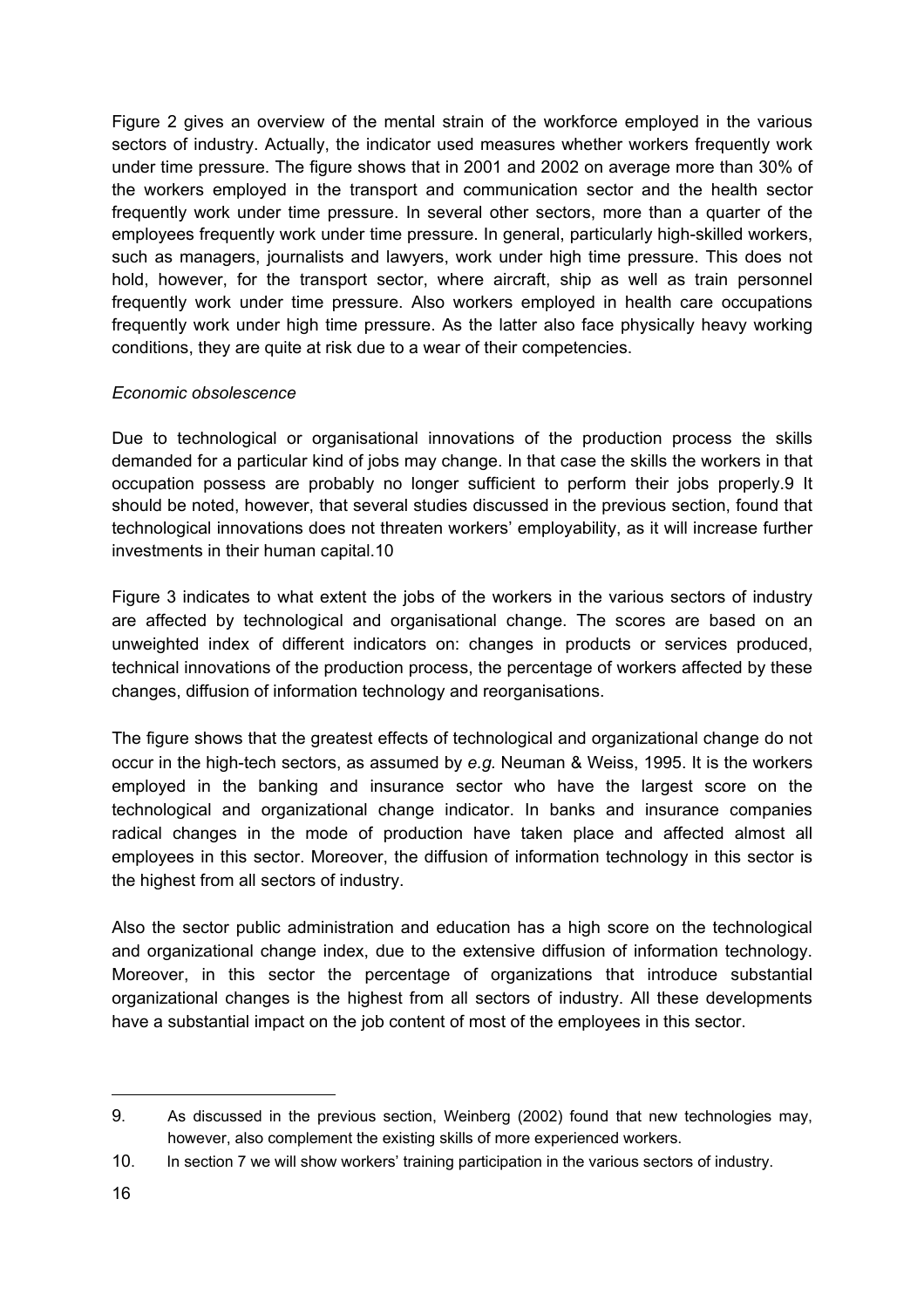*Figure 3*  Technological and organizational change by sector of industry in the Netherlands, 1999-2001



Source: Labour Force Survey (CBS)

However, also the more traditional high-tech manufacturing sectors of industry – chemicals and engineering – have a relatively high score on the technological and organizational change indicator. In these two sectors of industry many firms keep on introducing technical innovations of the production process and new products. However, organizational change is less prominent in these two high-tech sectors.

As mentioned, shifts in the sector structure of employment may cause a second type of economic skills obsolescence, when workers are no longer able to hold their position in the sector of industry where they were employed. When employment in a particular segment of the labour market shrinks, the demand for the skills of the workers declines. Table 2 shows that in the Netherlands the agricultural sector as well as most sectors of industry in manufacturing were facing a decrease in employment in the last few years. The labour market forecasts of the Dutch Research Centre for Education and Labour Market (ROA) show similar expectation for next few years. Moreover, the forecasts indicate a decrease of employment in the construction sector and the sector transport and communication.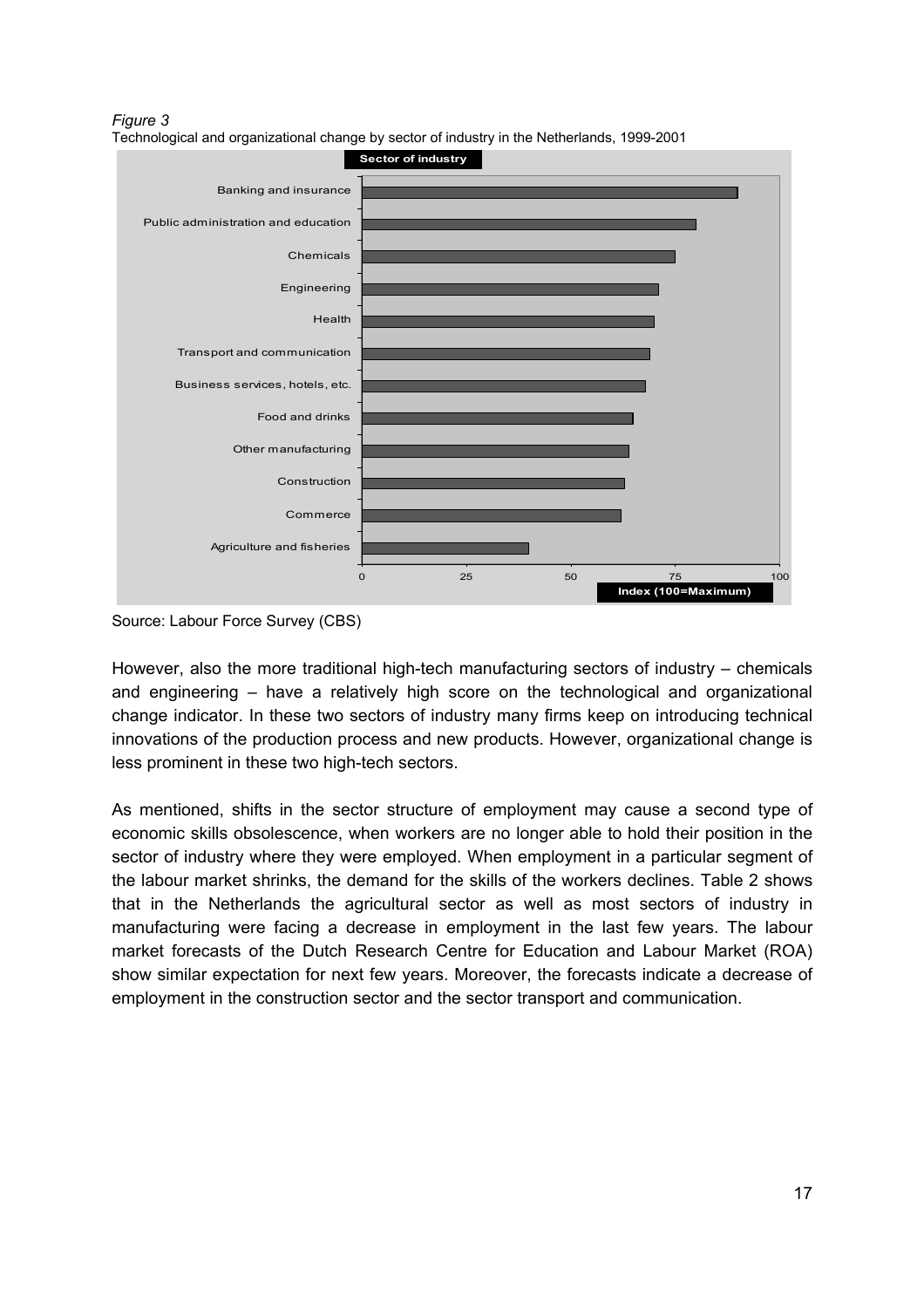| Sector of industry                  | 1998-2002 | 2003-2008 |
|-------------------------------------|-----------|-----------|
|                                     | $\%$      | $\%$      |
| Agriculture and fisheries           | $-2.5$    | $-2.6$    |
| Food and drinks                     | $-2.1$    | $-0.2$    |
| Chemicals                           | $-2.2$    | $-1.3$    |
| Engineering                         | 0.0       | $-1.9$    |
| Other manufacturing                 | 1.3       | $-1.2$    |
| Utilities                           | $-2.1$    | 0.4       |
| Construction                        | 2.1       | $-0.6$    |
| Commerce                            | 1.1       | 0.4       |
| Transport and communication         | 1.3       | $-1.0$    |
| Bank and insurance                  | 2.1       | 1.3       |
| Business services. hotels, etc.     | 5.0       | 0.6       |
| Health                              | 3.5       | 1.1       |
| Public administration and education | 2.5       | 1.0       |
| Total                               | 2.2       | 0.2       |

Development of employment in 1998-2002 and employment forecasts for 2003-2008 by sector of industry in the Netherlands

Source: ROA, CPB and Statistics Netherlands

### **6 Life-long learning**

*Table 2* 

The various potential risks of skill obsolescence address the current need for life-long learning. This holds the more because of the greying working populations in the European Union. Table 3 gives a typology of the kind of training or on-the job learning that could be a remedy for the various types of skills obsolescence, distinguished in Section 2. When the human capital of workers depreciates due to physical or mental wear, retraining for another occupation with less demanding working conditions will be required. There may be quite some underinvestment in this retraining, as both firms and workers have little incentives to invest in this kind of training, because of the existing facilities for early labour market exit due to disablement. However, in an earlier phase workers could benefit from training courses that enable them to better cope with the physically or mentally demanding working conditions in their job.

In case of atrophy due to a career interruption or a long tenure in a job with a low learning potential, refresher courses could be a remedy, *i.e.* a course in which a review is given of the knowledge and skills that have gone lost. However, if the skill-gap with the skills demanded in the job where someone was used to work has become too large, retraining for another, probably lower level, occupation may be a solution.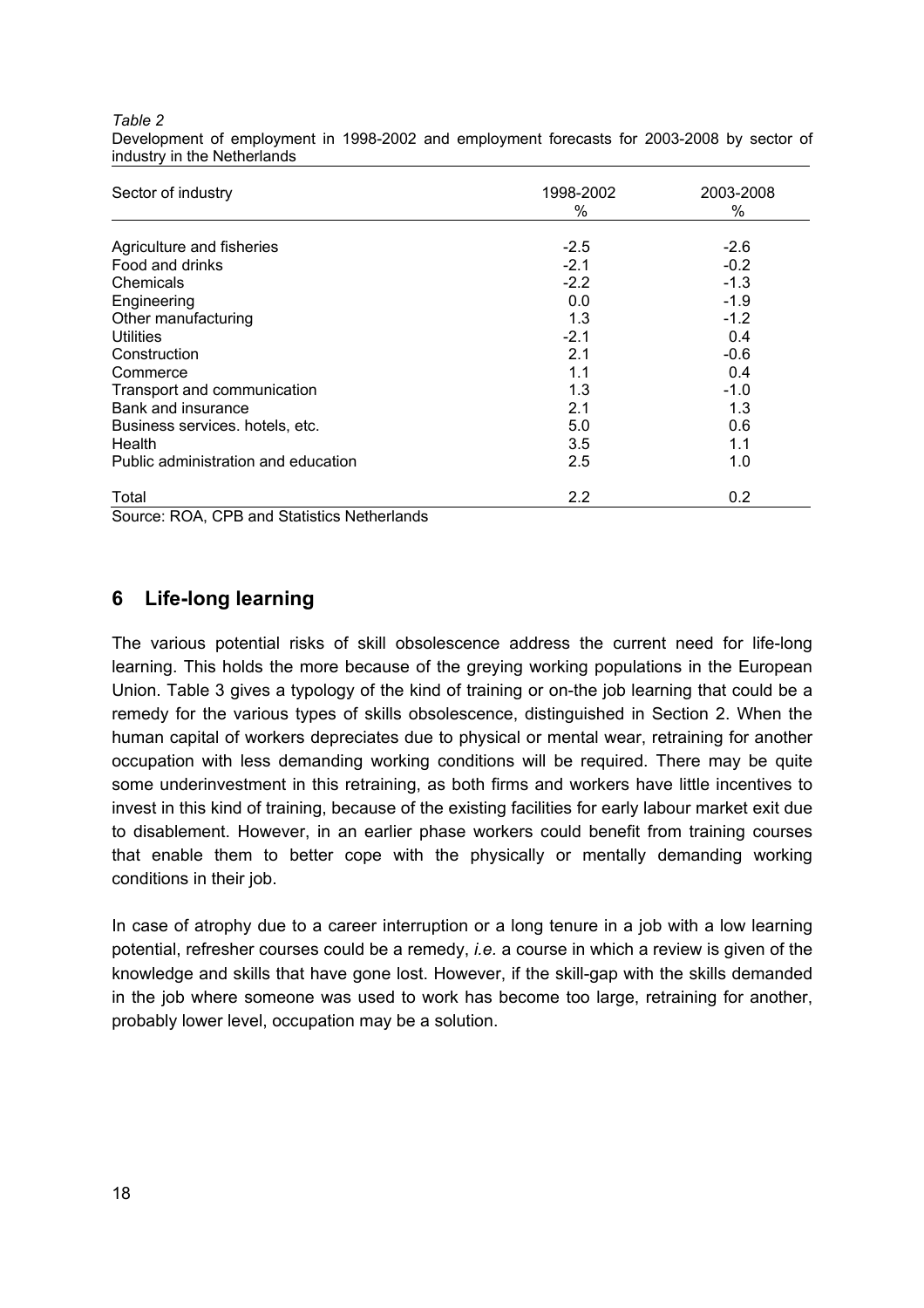| Table 3                                                                        |  |
|--------------------------------------------------------------------------------|--|
| Possible learning remedies for the various types of human capital obsolescence |  |

| Type of skills obsolescence                            | Possible training/learning remedy                                          |
|--------------------------------------------------------|----------------------------------------------------------------------------|
| Technical human capital obsolescence                   |                                                                            |
| - Wear                                                 | Training to cope with demanding<br>working                                 |
| - Atrophy                                              | conditions or retraining for another job<br>Refresher course or retraining |
| Economic human capital obsolescence                    |                                                                            |
| - Job-specific human capital obsolescence              | on-the-job or (substantial) further<br>Learning<br>training                |
| - Skills obsolescence by sectoral employment<br>shifts | Retraining                                                                 |
| - Firm-specific skills obsolescence                    | Learning on-the-job in other firm or retraining                            |

In case of job-specific skill obsolescence the value of the human capital of workers decreases, because the diffusion of technological or organizational innovations changes the skills demanded in the job. Of course, the best way to prevent this kind of skill obsolescence is by learning on-the-job or to enrol in training that focuses on the new skills demanded. As discussed in Section 2, this kind of life-long learning activities will usually take place when people work in a continuously dynamic job with a high learning potential. Only in case of unexpected shocks in the skills demanded, or large shifts in the skills demanded, further training may be problematic. This will particularly be the case when traditionally low-skilled jobs are upgraded to jobs that require a much higher skill level.

When workers face skills obsolescence because they have been displaced due to sectoral shifts in employment, they have to be retrained for a job in another economic sector. However, there may be severe underinvestment in this kind of retraining. Neither the firms that stop producing, nor the firms that have to lay-off part of their workforce, usually have the funding for retraining their displaced workforce for quite different jobs. In the Netherlands also the sectoral training funds usually have no incentive for retraining workers for another sector of industry, even when it is co-financed by the available European Social Fund subsidies11 (ROA, 2004).

When displaced workers are able to find a similar job in another firm in the same sector of industry they will (only) face firm-specific skills obsolescence. These workers will usually learn the firm-specific skills in the new firm to a large extent on-the-job, although this may be supplemented by formal retraining.

<sup>11.</sup> In the Netherlands part of the ESF 3 subsidies aim to prevent that workers who are at risk will lose their job.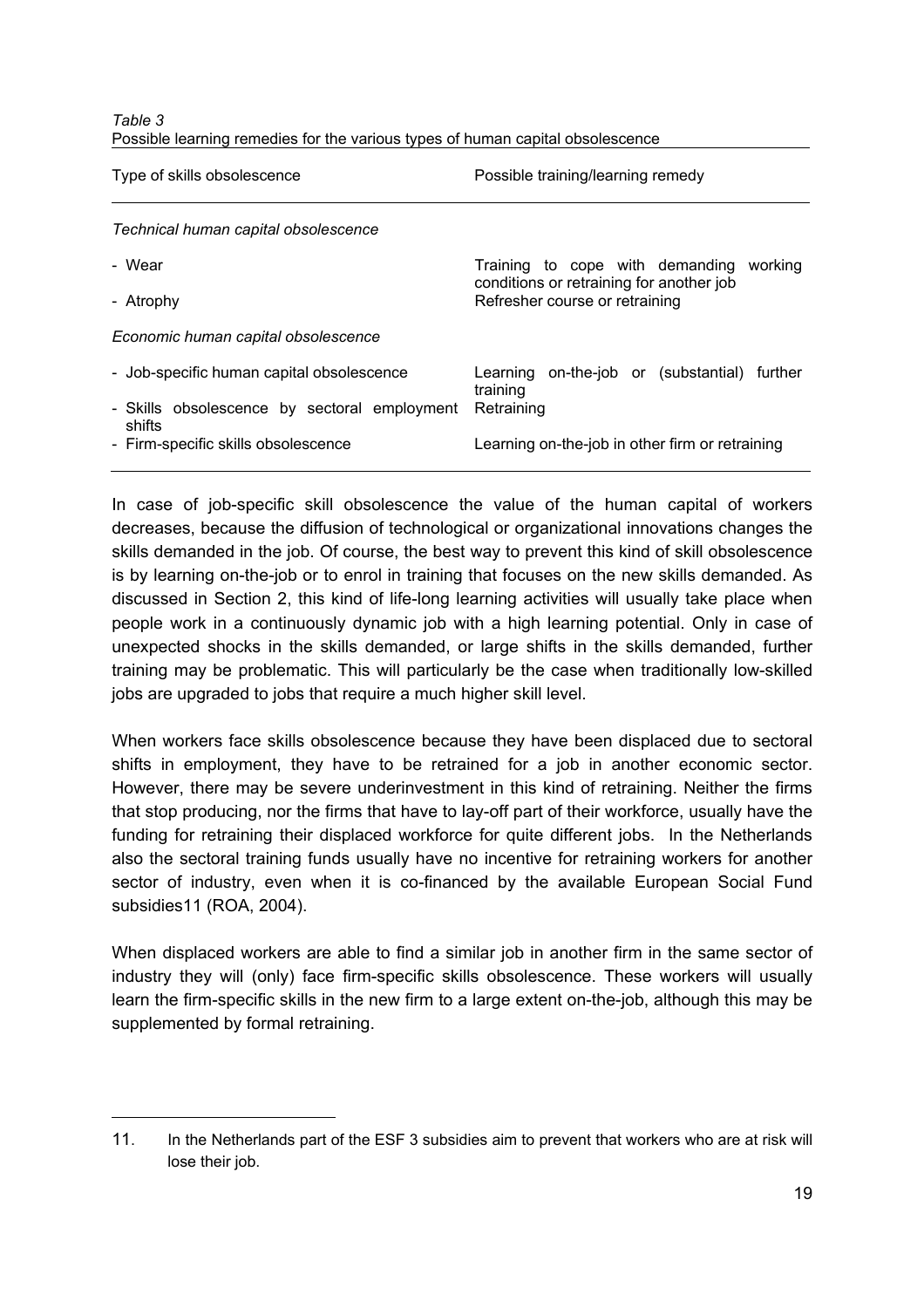## **7 Training participation and risks of human capital obsolescence in the Netherlands**

In this section I will briefly discuss the training participation in the various sectors of industry in the Netherlands, with a reference to the various risks of human capital obsolescence the workforce in the sector concerned faces. Table 4 shows the extent to which the workers in the various sectors of industry in the Netherlands participate in training. More in general the table shows that there has been a sharp decline of training participation in most sectors of industry due to the recent economic recession. This particularly holds for chemicals, other manufacturing and commerce.

The table shows that participation in training is relatively low in the *agriculture and fisheries* sector, given the risks of wear due to the physically demanding working conditions, and the risk of skill obsolescence due to the substantial decrease of employment.12 In the *food and drinks* sector, however, there has been a substantial increase of training participation. This sector often uses European Social Fund subsidies for financing training courses.

|                                     | 1998-2000<br>$\%$ | 2000-2002<br>% |
|-------------------------------------|-------------------|----------------|
|                                     |                   |                |
| Agriculture and fisheries           |                   | 35             |
| Food and drinks                     | 43                | 57             |
| Chemicals                           | 59                | 35             |
| Engineering                         | 55                | 45             |
| Other manufacturing                 | 48                | 33             |
| Utilities                           | 62                | 61             |
| Construction                        | 56                | 51             |
| Commerce                            | 48                | 34             |
| Transport and communication         | 45                | 40             |
| Bank and insurance                  | 66                | 56             |
| Business services, hotels, etc.     | 50                | 40             |
| Health                              | 48                | 43             |
| Public administration and education | 62                | 54             |

#### *Table 4*

Source: Labour Supply Survey (OSA)

Training participation by sector of industry in the Netherlands

The decline in training participation in *chemicals* is remarkable, given the relatively large risks of skills obsolescence in this sector of industry due to the rapid diffusion of technological and organizational innovations and the decline of employment. This indicates that part of the workforce in this sector of industry, which is very sensitive for developments in the business cycle, may face severe risks of losing their jobs due to human capital obsolesce in the long or short run. Also in *engineering* training participation decreased substantially, although it is still at an average level. However, as the workforce in this sector runs relatively large risks of skills obsolescence due to physically demanding working

<sup>12.</sup> See ROA (2004) for more details on the risk profiles of each sector of industry.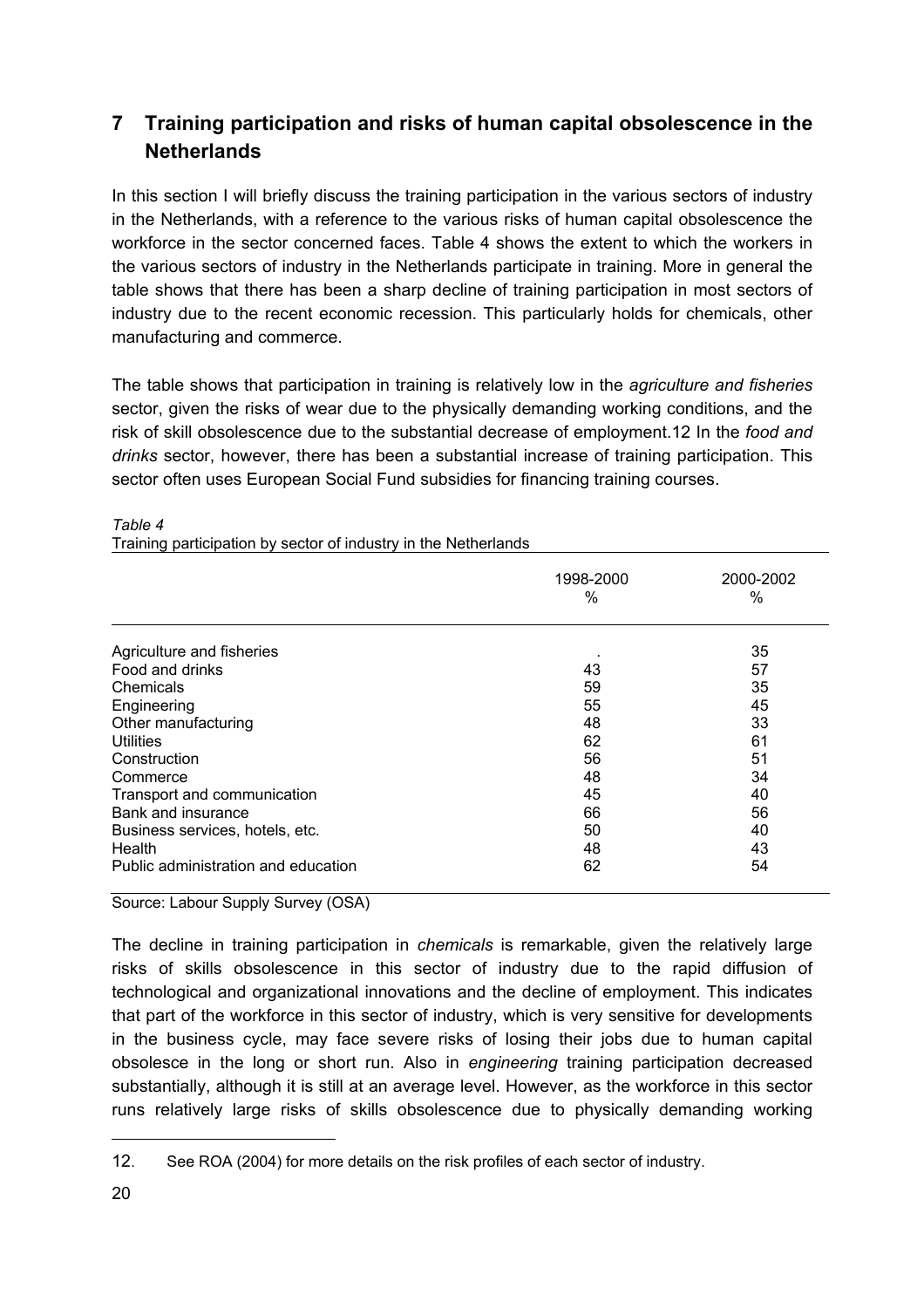conditions, technological and organizational change as well as a decreasing employment, the decreasing training participation might indicate substantial risks of job loss due to skills obsolescence. The sector *other manufacturing* is of course a rather heterogeneous sector. This may explain that the sector shows moderate risks of skill obsolescence. It is, however, precarious that in this sector training participation decreased to a very low level.

The *utilities* sector shows the highest rates of training participation. Although we could not construct an indicator of the degree of technological and organizational change for this sector, there is ample evidence that there is substantial organizational change in this sector that is shifting from the public sector to the market sector. However, this transformation seems to be facilitated by high rates of training participation.

Also in the *construction sector* training participation is above average. As mentioned, the workers in the construction sector face the highest risks of wear due to the physically heavy working conditions in their jobs. Although 20% of the workers in the sector took courses related to the physically heavy working conditions or the safety at work, it is obvious that still many construction workers leave the labour market at a rather early age, when they are no longer physically able to do their job. Therefore, the construction sector is particularly in need of retraining trajectories that enable older workers to find a less demanding job in another sector of industry.

In the *commerce* sector training participation decreased to a very low level. However, the often low-skilled workers in the sector do not face high risks of skill obsolescence. This indicates the low-skills equilibrium of employment in this economic sector (*cf.* Wilson & Hogarth, 2003). Also in the sector *transport and communication* training participation is relatively low. As many workers in this sector face mentally heavy working conditions due to time pressure, whereas there is also substantial technological and organizational change and employment is expected to decrease in the near future, workers in this sector face substantial risks of skills obsolescence.

Training participation in *banking and insurances* is traditionally at a high level. However, there has been a substantial decline in training participation. This is precarious because the workers in this sector face the highest risks of human capital obsolescence due to the impact of technological and organizational change. Moreover, many workers in the banking and insurances sector face mentally heavy working conditions. In the sector *business services, hotels etc*. training participation declined to a relatively low level. Obviously, the sector is too heterogeneous with respect to the skill level of the workforce to get a good grip on the risks of skills obsolescence. However, there are particularly many workers who face mentally heavy working conditions.

In the *health* sector training participation declined to a level slightly below average. As shown above, the workers in this sector face high risks of wear of skills due to the mentally heavy working conditions. Moreover, there is a relatively high rate of technological and organizational change in the health sector. Furthermore, the workers in the care occupations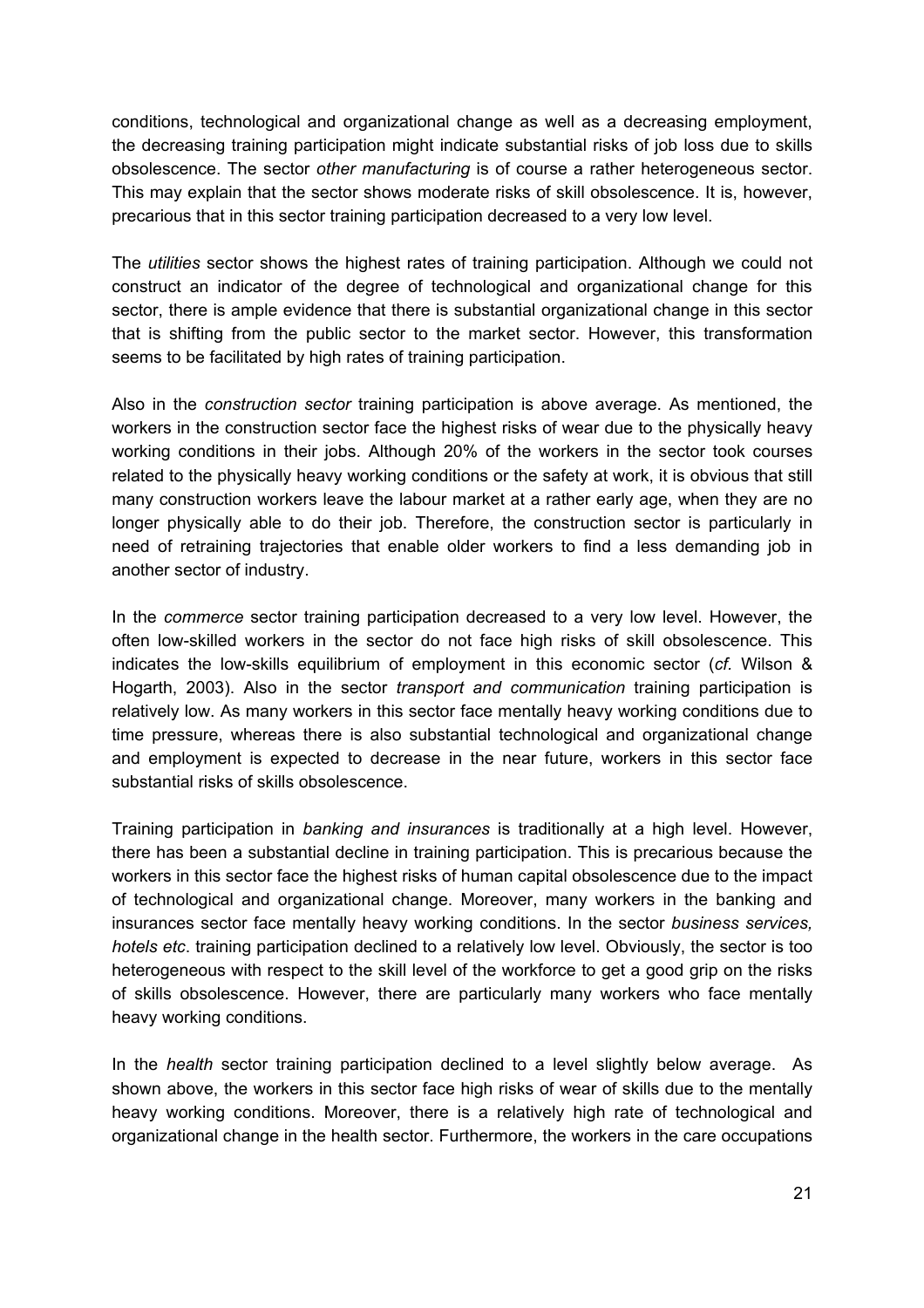also face physically heavy working conditions. Therefore, particularly the need for retraining the workers who are no longer able to fulfil their health-care job will not be met.

Also in the *public administration and education* sector training participation declined, although it is still above average. Those employed in this sector particularly need to keep their job-specific skills up-to-date, because of the high rate of technological and organizational change.

### *Older workers*

It should be noted that in general particularly older workers face the various risk of skills obsolescence. They are not only the ones with the longest tenure in physically or mentally demanding jobs, but they also have the less recent vintage of human capital (Neuman & Weiss, 1995). Moreover, returns on investment in training of older workers are relatively low, due to the shorter period in which they can benefit from a training investment. Table 5 shows that the training participation of older workers in the Netherlands falls less behind the training participation of prime-aged workers than in other European countries (*cf.* European Commission, 2003). However, the table also shows that in the recent economic recession training participation of older workers declined much stronger than training participation of younger workers.

| Age group     | 1998-2000<br>$\%$ | 2000-2002<br>% |
|---------------|-------------------|----------------|
| $15-25$ years | 40                | 41             |
| 26-35 years   | 52                | 49             |
| 36-45 years   | 56                | 47             |
| 46-55 years   | 52                | 40             |
| 56-65 years   | 45                | 32             |

*Table 5*  Training participation in the Netherlands by age group

Source: Labour Supply Survey (OSA)

## **8 Conclusions and policy implications**

As mentioned in the introduction, the risks of human capital obsolescence belong to the heart of the economic challenge of greying knowledge economies. Whereas the greying of the workforce may indicate higher risks of *technical* human capital obsolescence, the rapid diffusion of technological and organizational change and the related shifts in the structure of employment may indicate high potential risks of *economic* human capital obsolescence.

Given the relevance of the topic, the literature on human capital obsolescence is remarkably limited. Obviously, this is due to the poor availability of adequate longitudinal data on the stocks of skills embodied in the working population, the shifts in the skills demanded in the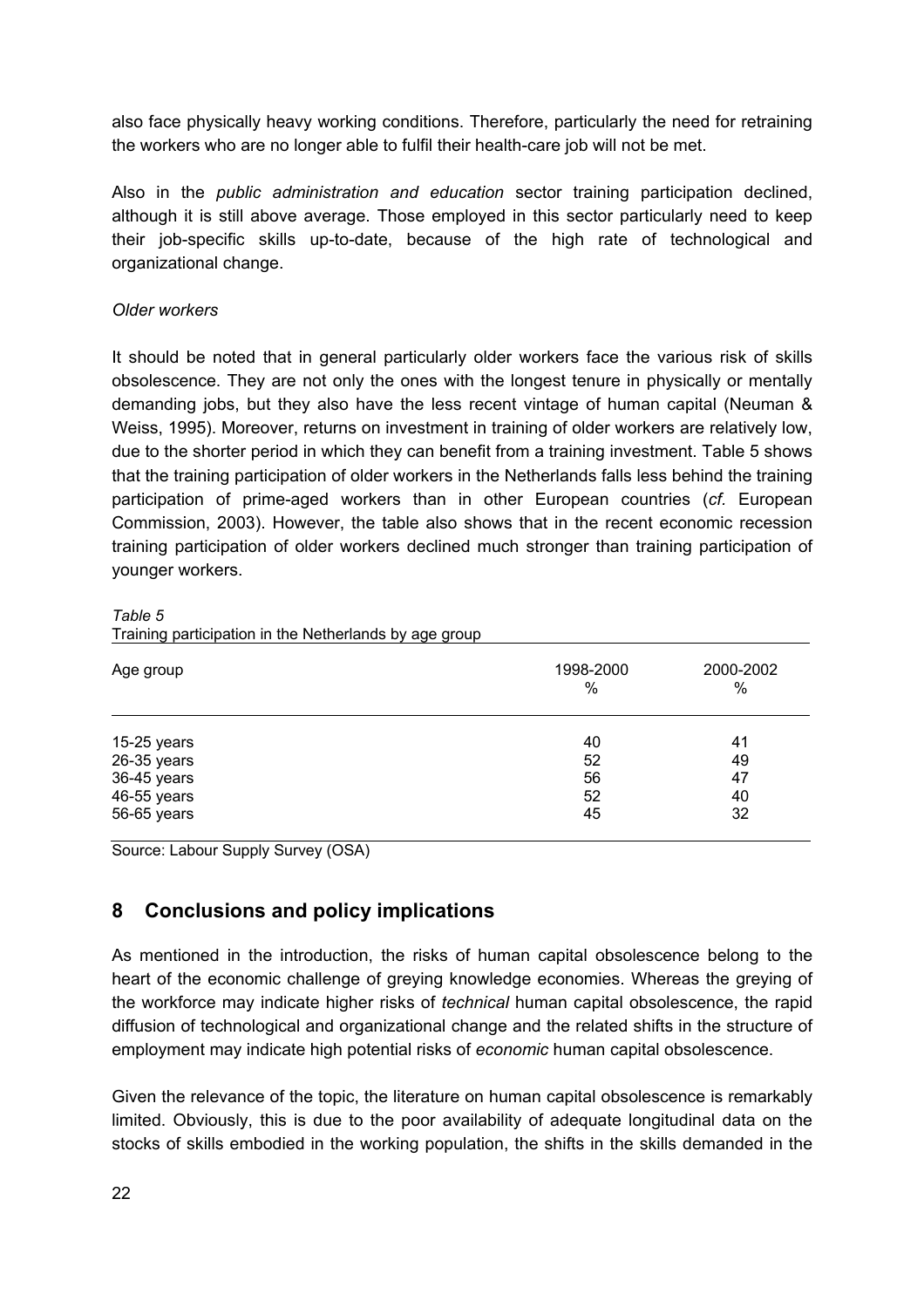labour market and detailed information on the participation in training and other learning activities.13 Talking about a knowledge society, it is strange to notice the lack of data on the human capital embodied in the potential working population and the ways in which skills are acquired and deteriorated or losing their value in the labour market.

In the literature on human capital obsolescence different ways of measurement are used. All these measures have their restrictions. Having more information on the shifts in the skills demanded and embodied in the various age-groups of workers will improve measurement. Moreover, economic research in which human capital obsolescence is indirectly measured by means of age-earning profiles or the probability of labour market withdrawal, should be further developed by taking account of the interaction with labour market institutions on remuneration and the various routes of labour market exit (*cf.* Givord & Maurin, 2004). As mentioned in section 3, I think that when studies succeed to relate workers' labour market withdrawal properly to human capital obsolescence in its interaction with labour market institutions affecting early exit from the labour market, research will contribute to our knowledge of maintaining workers' productive potential in the knowledge economy.

Several studies indicate that all kinds of human capital obsolescence distinguished occur in practice. However, due to the limitations in the measurement of skill obsolescence, the results found can often be related to alternative explanations. Obsolescence of human capital might, however, both lower the productivity of the working population (*e.g.* Neuman & Weiss, 1995) and lower the labour market participation of workers with obsolete skills (*e.g.* Van Loo *et al.*, 2001). Human capital obsolescence could therefore cause a slow down of productivity at the firm level as well as the macro level. However, as shown by Allen & De Grip (2004) technological and organizational change will usually be accompanied by investments in further learning. In as far as the diffusion of technological and organizational innovations causes human capital obsolescence, human capital obsolescence will probably only occur in the case of unexpected radical changes (Bartel & Sicherman,1993), whereas in general technological and organizational change decreases early exit from the labour market, as these workers continuously invest in lifelong learning.

However, as indicated in section 6, employers as well as workers may have less incentives to invest in training in the case of other causes of potential human capital obsolescence. For instance, when workers face a wear of their skills due to heavy working conditions or substantial shifts in the sector structure of employment, financial incentives to invest in retraining for another job are often lacking. Of course this is highly related to the prevailing institutions that affect the replacement rate in case of unemployment or labour market withdrawal. When workers have opportunities to withdraw from the labour market without substantial wage loss, the net benefits of retraining for another job will be low. It should be noted that the same holds for firms. If firms face few costs when they dismiss workers with obsolete human capital, it will usually be more profitable to recruit younger workers with a more recent vintage of human capital.

<sup>13.</sup> A positive exception is the *British Skills Survey*, although this survey lacks longitudinal data.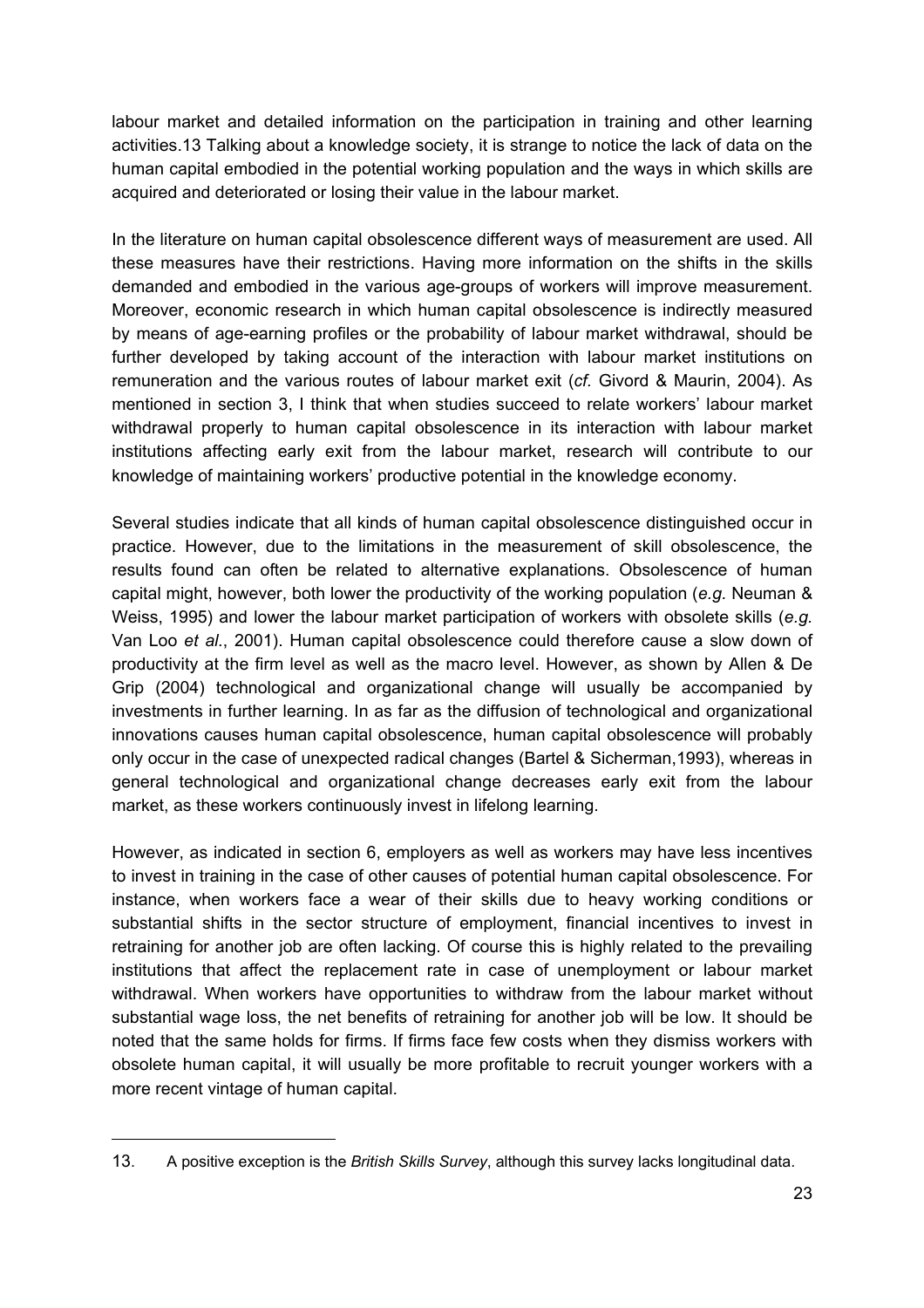In the Netherlands there are training funds in most sectors of industry, which subsidize training investments by means of a levy-grant system. Although, these sector funds play a positive role in encouraging training investments that prevent or diminish job specific skills obsolescence, these training funds also hardly have any incentives to finance the retraining of workers that have to switch to a jobs in another sector of industry (ROA, 2004).

The policy implications from the above conclusions are rather straightforward. First, more investments should be made in developing the statistics on the skills demanded in the labour market, the potential risks of human capital obsolescence, and the acquisition and deterioration of the human capital of the potential working population. This will contribute to the transparency of the labour market dynamics that may cause human capital obsolescence. Moreover, this will encourage and improve the research on the skills demanded in the labour market, human capital obsolescence, and life-long learning. At the moment not only governments are badly informed on the costs and benefits of life-long learning, also individuals often lack the information on the risks of human capital obsolescence they run in the various occupational fields and sectors of industry, and the ways in which they can anticipate or react to these risks. In order to diminish market failure, the labour market transparency in this field should be improved.

Furthermore, public policy in the field of working conditions and social security should be related to public policy in the field of education, career development and continuous vocational training. In a similar way public policy should take account of the interaction between human capital obsolescence and the labour market institutions related to the various routes of labour market exit. Although the 'Lisbon agenda' of the European Council offers a good framework for an integrated view on these different policy fields, there is still a long way to go.

Finally, with respect to the risks of human capital obsolescence as well as the investments in life-long learning, major decisions must be taken on the responsibilities of firms, individual workers and the government. In practice, firms usually take their responsibility to maintain the human capital of their workforce in case of technological and organizational change. On the other hand governments are traditionally heavily involved in the retraining problems related to the human capital obsolescence at the bottom of the labour market, unemployed workers and with respect to particular disadvantaged groups. However, it is probably particularly the individual workers who are often challenged to stay 'employable' in the labour market, for whom a consistent demarcation of their responsibilities for life-long learning is lacking, and proper incentives and financial facilities are missing (cf. SER, 2002). This particularly holds for investments in retraining when workers have to switch to a job in another sector of industry when they can not hold their current job.

### **References**

Allen J. & A. De Grip (2004), *Skill Obsolescence, Lifelong Learning and Labour Market Participation*, mimeo, Research Centre for Education and the Labour Market, Maastricht.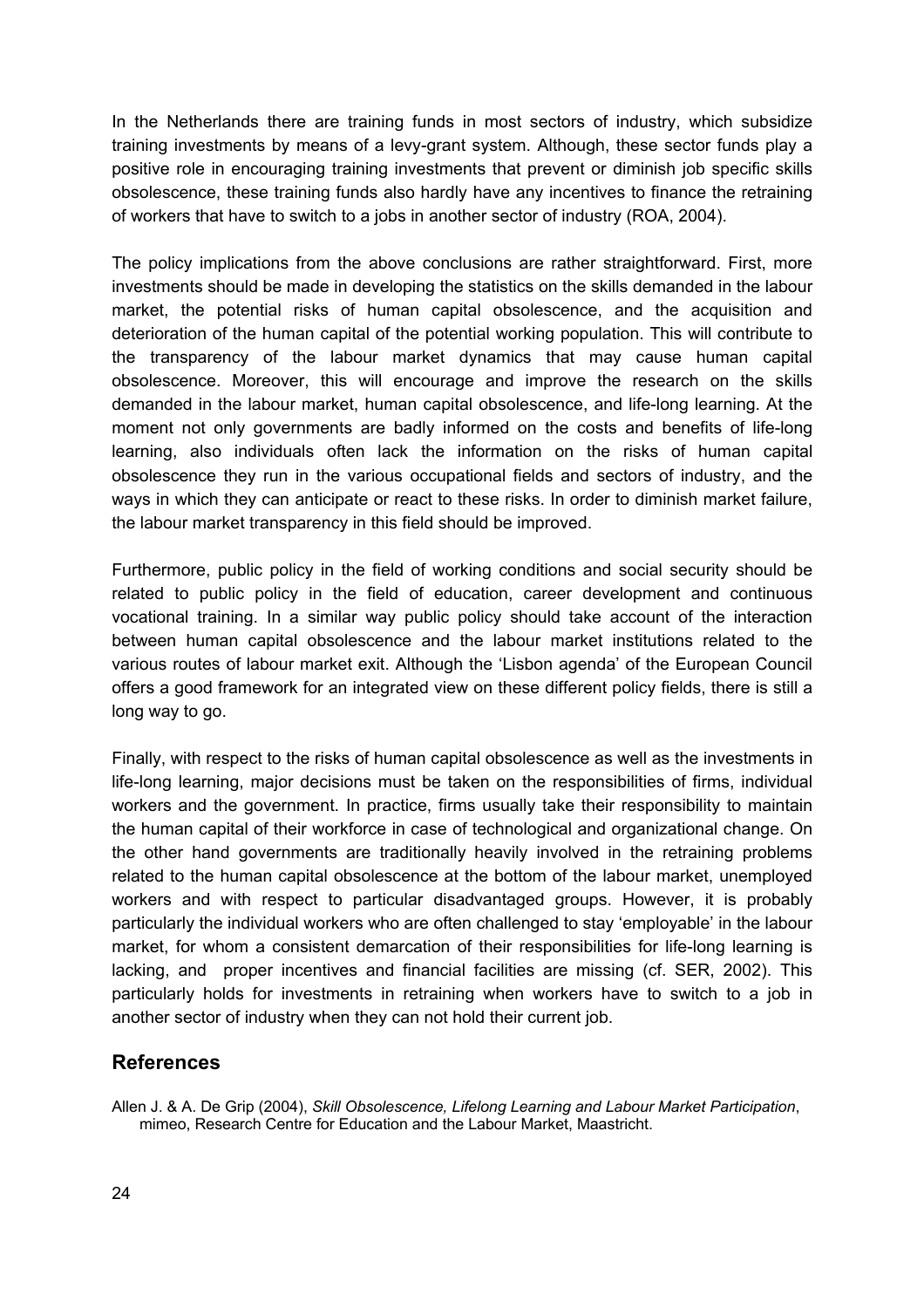- Allen, J. & R. van der Velden (2002). When do skills become obsolete, and when does it matter?, in: A. de Grip, J. van Loo and K. Mayhew (Eds.), The Economics of Skills Obsolescence, *Research in Labor Economics*, vol. 21, JAI Press, 2002, 27-50.
- Arthur, W. J., Bennett, W. J., Stanush, P. L., & McNelly, T. L. (1998). Factors that Influence Skill Decay and Retention: A Quantitative Review and Analysis. *Human Performance, 11*(1), 57-101.
- Aubert, P., E. Caroli & M. Roger (2004), *New Technologies, Workplace Organisation and the Age Structure of the Workforce : Firm-Level Evidence*, Paper presented at the MERIT Workshop on Information Technology and New Industry and Labour Market dynamics, Maastricht.
- Autor, D.H., L.F. Katz & A.B. Krueger (1998). Computing Inequality: Have Computers Changed the Labour Market?, *Quarterly Journal of Economics, 113*, 1055-1089.
- Bailey, C. D. (1989), Forgetting and the Learning Curve: A Laboratory Study. Management Science, 35, 340-352.
- Bartel, A.P. & F.R. Lichtenberg (1987). The Comparative Advantage of Educated Workers in Implementing New Technology, *Review of Economics and Statistics*, 69, 1-11.
- Bartel, A.P., & Sicherman, N. (1993). Technological Change and Retirement Decisions of Older Workers. *Journal of Labor Economics*, 11, 162-183.
- Blechinger, D. & Pfeiffer, F. (2000). Technological Change and skill Obsolescence: the Case of German apprenticeship Training, in: H. Heijke and J. Muysken (Eds.), *Education and Training in a Knowledge-Based Economy,* Houndsmill/London: Macmillan, 243-376.
- Borghans *et al.* (2000). *Organisatieveranderingen en competentie-ontwikkeling*, ROA-R-2000/3, Maastricht.
- Borghans, L., P.S. Marey & B. ter Weel (2003). *Information Technology and the Value of Skills: A Systematically Varying Parameter Model Applied to 64 European Regions*, mimeo, Maastricht University, Maastricht.
- Bosma, H., Boxtel, M.P.J. van, Ponds, R.W.H.M., Houx, P.J.H. & Jolles, J. (2003). Education and Age-Related Cognitive Decline: The Contribution of Mental Workload. *Educational Gerontology*, 29, 165-173.
- Bresnahan, T.F., E. Brynjolfsson, L.M. Hitt (2002), Information technology, workplace organization and the demand for skilled labor: Firm-level evidence, *Quarterly Journal of Economics,* 117, 339- 376.
- Caroli, E. & Van Reenen, J. (2001), Skill Biased Organizational Change? Evidence from a panel of British and French Establishments, *Quarterly Journal of Economics*, 116, 1449-1492.
- Cörvers, F. (1999), *The impact of human capital on international competitiveness and trad performance of manufacturing sectors,* Maastricht University, Maastricht. (Ph.D. Thesis).
- Darr, E. D., L. Argote, & Epple, D. (1995). The Acquisition, Transfer, and Depreciation of Knowledge in Service Organizations: Productivity in Franchises. *Management Science*, 41, 1750-1762.
- De Grip, A., M. Van Smoorenburg & L. Borghans (1997). *The Dutch Observatory on Employment and*  Training, ROA-W-1997/2<sup>E</sup>, Research Centre for Education and the Labour Market, Maastricht.
- De Grip, A. & J. van Loo (2002). The Economics of Skills Obsolescence: A Review, in: A. de Grip, J. van Loo and K. Mayhew (Eds.), The Economics of Skills Obsolescence, *Research in Labor Economics*, vol. 21, JAI Press, 2002, 1-26.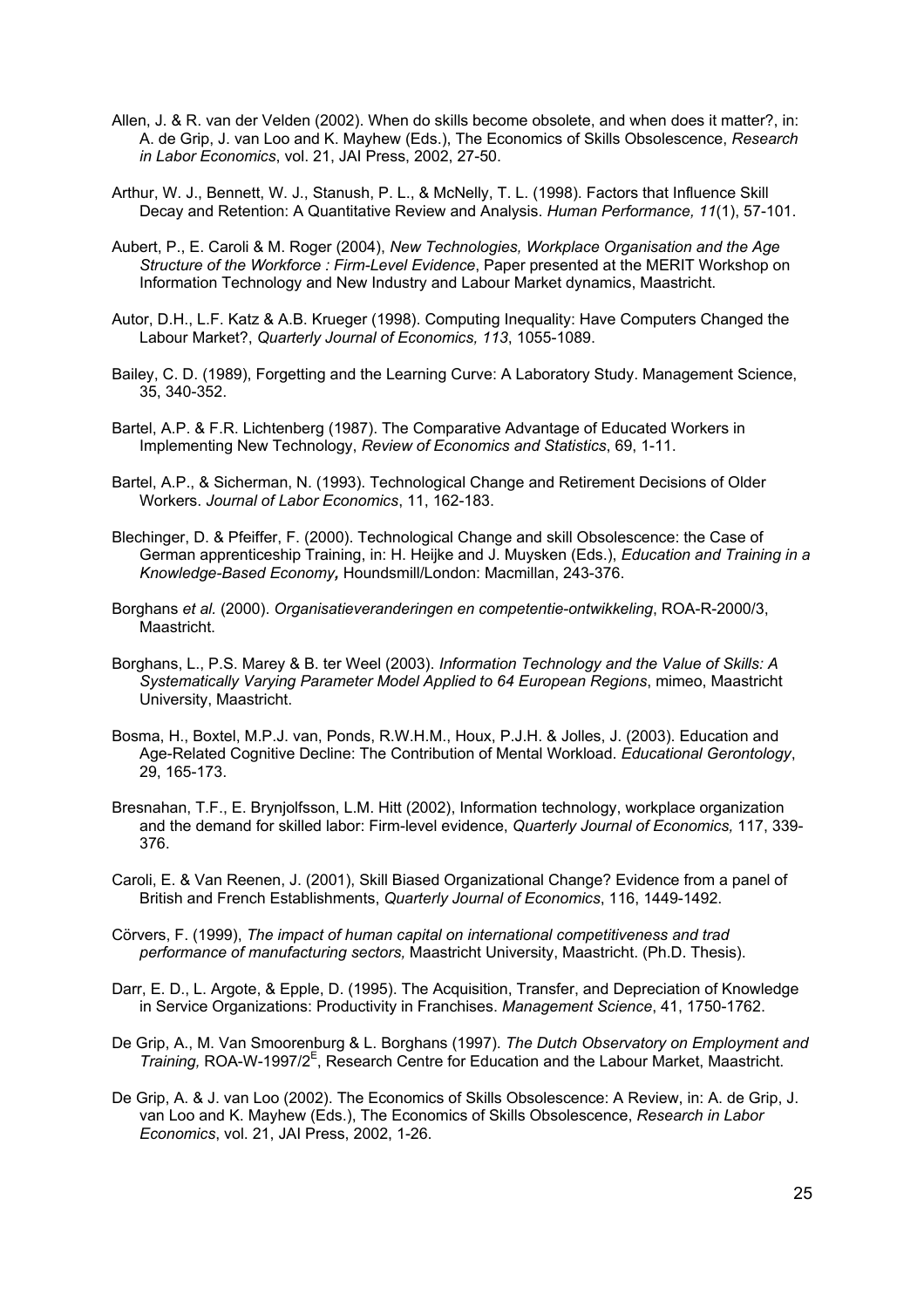Dubin, S., S., 1972. Obsolescence or Lifelong Education. *American Psychologist*, 27, 486-498.

European Commission (1993), *Growth, competitiveness, employment. The challenges and ways forward to the 21st century*, Bulletin of the European Communities. Supplement 6/1993, Office for Official Publications of the European Communities, Luxembourg.

European Commission (2003). *Employment in Europe 2003*, Brussels.

- Friedberg, L. (2003). The Impact of Technological Change on Older Workers: Evidence from Data on Computer Use, *Industrial and Labor Relations Review*, 56, 511-529.
- Givord, P. & Maurin, E. (2003). Changes in Job Security and Their Causes: An Empirical Analysis for France, 1982-2002, *European Economic Review*, 48, 595-615.
- Givord, P. & Maurin, E. (2004). Changes in Job Security and their Causes: An Empirical Analysis for France, 1982-2002, *European Economic Review*, 48, 595-615.
- Green, F., Ashton, D., Burchell, B., Davies, B., & Felstead, A. (2000). Are British Workers Becoming More Skilled? In L. Borghans & A. De Grip (Eds.), *The Overeducated Worker? The Economics of Skill Utilization* (pp. 77-106). Cheltenham: Edward Elgar.
- Gregory, M. & Jukes (2001). Unemployment and Subsequent Earnings: Estimating Scarring Among British Men 1984-94, *Economic Journal*, 111, F 607-F625.
- Grossberg, A.J. & Sicilian, P. (1999). Minimum Wages, On-the-Job Training, and Wage Growth, *Southern Economic Journal*, 65, 539-556.
- Jacobson, L. S., LaLonde, R. J., & Sullivan, D. G. (1993). Earnings Losses of Displaced Workers. *American Economic Review, 83*(4), 685-709.
- Kletzer, L., 1998. Job Displacement. *Journal of Economic Perspectives*, 12, 115-136.
- Krahn, H., & G.S. Lowe (1997). *Literacy utilization in Canadian Workplaces*. Statistics Canada, Ottawa.
- Kriechel, B. (2003). *Heterogeneity Among Displaced Workers*, Ph.D. thesis, Maastricht University, Maastricht.
- Lazear, E.P. (1979). Why is there mandatory retirement? *Journal of Political Economy*, 87, 1261- 1284.
- Lindbeck, A., & Snower, D. (2000). Multi-Task Learning and the Reorganisation of Work, from Tayloristic to Holistic Organization, *Journal of Labour Economics*, 18, 353-376.
- MacDonald & Weisback (2004). The Economics of Has-beens, *Journal of Political Economy*, 112, s289-s310.
- Machin, S. & J. van Reenen (1998), Technology and changes in skill structure. Evidence from seven OECD countries, *Quarterly Journal of Economics*, 113*,* 245-279.
- McDowell, J. M. (1982). Obsolescence of Knowledge and Career Publication Profiles: Some Evidence of Differences among Fields in Costs of Interrupted Careers. *American Economic Review*, 72, 752-768.
- Mincer, J., & Ofek, H. (1982). Interrupted Work Careers: Depreciaton and Restoration of Human Capital. *Journal of Human Resources, 17*, 3-24.